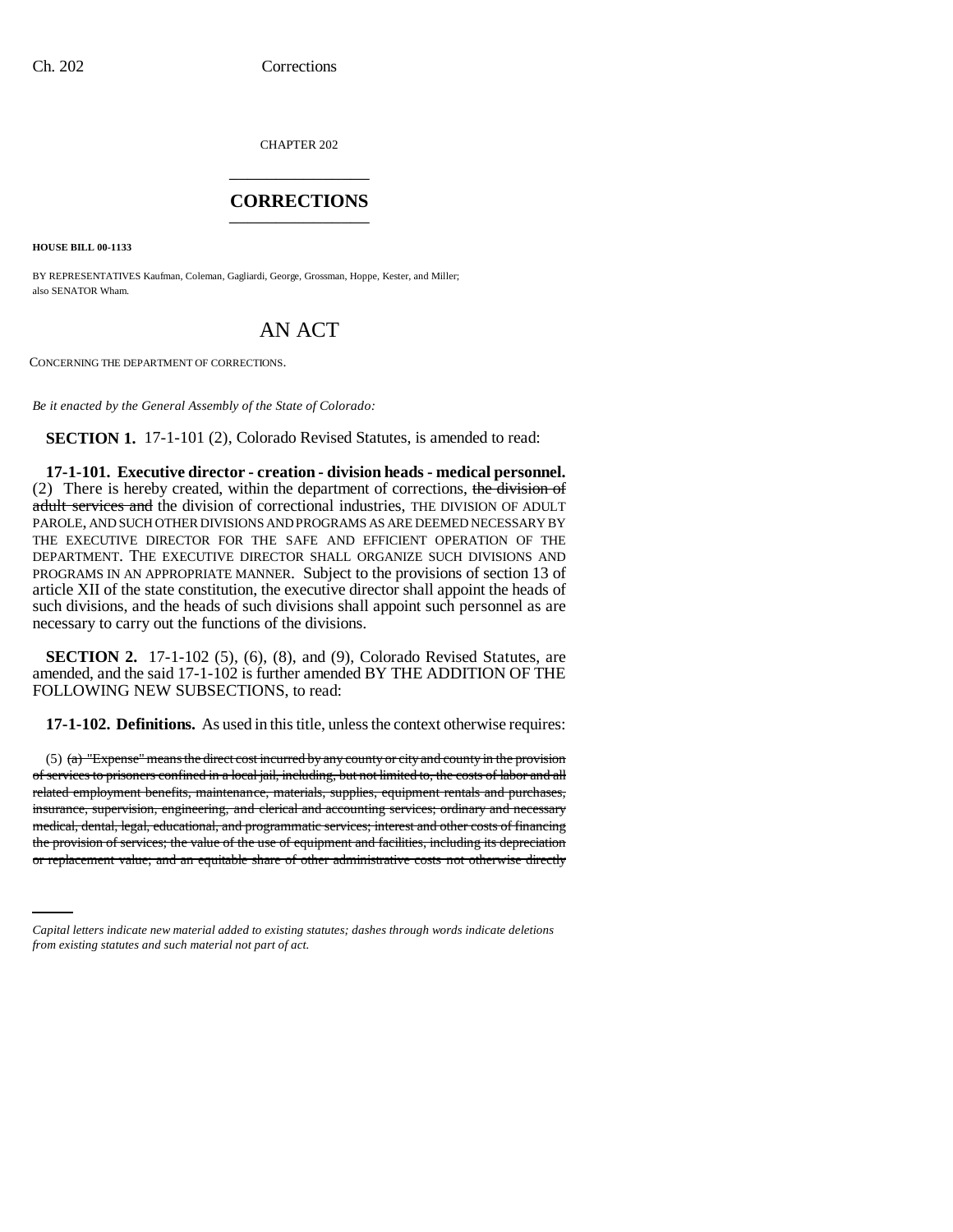attributable to a particular service which may be reasonably apportioned to each particular service in accordance with generally accepted cost accounting principles and standards.

(b) "Expense" does not include any extraordinary cost.

(6) "Extraordinary cost" means any extraordinary medical or nonmedical cost, including, but not limited to, any cost of extraordinary legal services and physical damage to a local jail, incurred by any county or city and county as a direct result of the presence of any prisoner in a local jail.

(6.5) "INMATE" MEANS ANY PERSON WHO IS SENTENCED TO A TERM OF IMPRISONMENT FOR A VIOLATION OF THE LAWS OF THIS STATE, ANY OTHER STATE, OR THE UNITED STATES.

(7.3) "PRIVATE CONTRACT PRISON" MEANS ANY PRIVATE PRISON FACILITY OPERATED BY A COUNTY, CITY AND COUNTY, OR PRIVATE CORPORATION LOCATED IN THIS STATE; EXCEPT THAT "PRIVATE CONTRACT PRISON" DOES NOT INCLUDE ANY LOCAL JAIL, MULTI-JURISDICTIONAL JAIL, OR COMMUNITY CORRECTIONS CENTER.

(8) "State prisoner INMATE" means any person who is sentenced BY THE STATE to a term of imprisonment in a correctional facility or who is sentenced to a term of imprisonment pursuant to section 16-11-308.5, C.R.S.

(9) "Superintendent WARDEN" means the administrative head of a correctional facility.

**SECTION 3.** 17-1-103 (1) (a) to (1) (d), (1) (f), (1) (g), (1) (h), (1) (j), and (3) (e), Colorado Revised Statutes, are amended, and the said 17-1-103 (1) is further amended BY THE ADDITION OF THE FOLLOWING NEW PARAGRAPHS, to read:

**17-1-103. Duties of the executive director.** (1) The duties of the executive director shall be:

(a) To manage, supervise, and control the penal, correctional and reformatory institutions operated and supported by the state; TO MONITOR AND SUPERVISE THE ACTIVITIES OF PRIVATE CONTRACT PRISONS; to manage and supervise the DIVISIONS, agencies, boards, and commissions which THAT are or may be transferred to or established within the department by law to improve, develop, and carry forward programs of counseling, including but not limited to a literacy corrections or correctional education program, and parole supervision to the end that persons now dependent upon tax-supported programs may be afforded opportunity and encouragement to be restored to productive independence OR BY THE EXECUTIVE DIRECTOR PURSUANT TO SECTION 17-1-101 (2); TO PROVIDE WORK AND SELF-IMPROVEMENT OPPORTUNITIES; AND TO ESTABLISH AN ENVIRONMENT THAT PROMOTES HABILITATION FOR SUCCESSFUL REENTRY INTO SOCIETY;

(a.5) TO DEVELOP POLICIES AND PROCEDURES GOVERNING THE OPERATION OF THE DEPARTMENT;

(b) To supervise the business, fiscal, budget, personnel, and financial operations of the department and the institutions and activities under his OR HER control;

(c) In consultation with the division directors and the superintendents WARDENS, to develop a systematic building program providing for the projected, long-range needs of the institutions under his OR HER control;

(d) To classify EFFICIENTLY MANAGE the lands connected ASSOCIATED with OR OWNED BY THE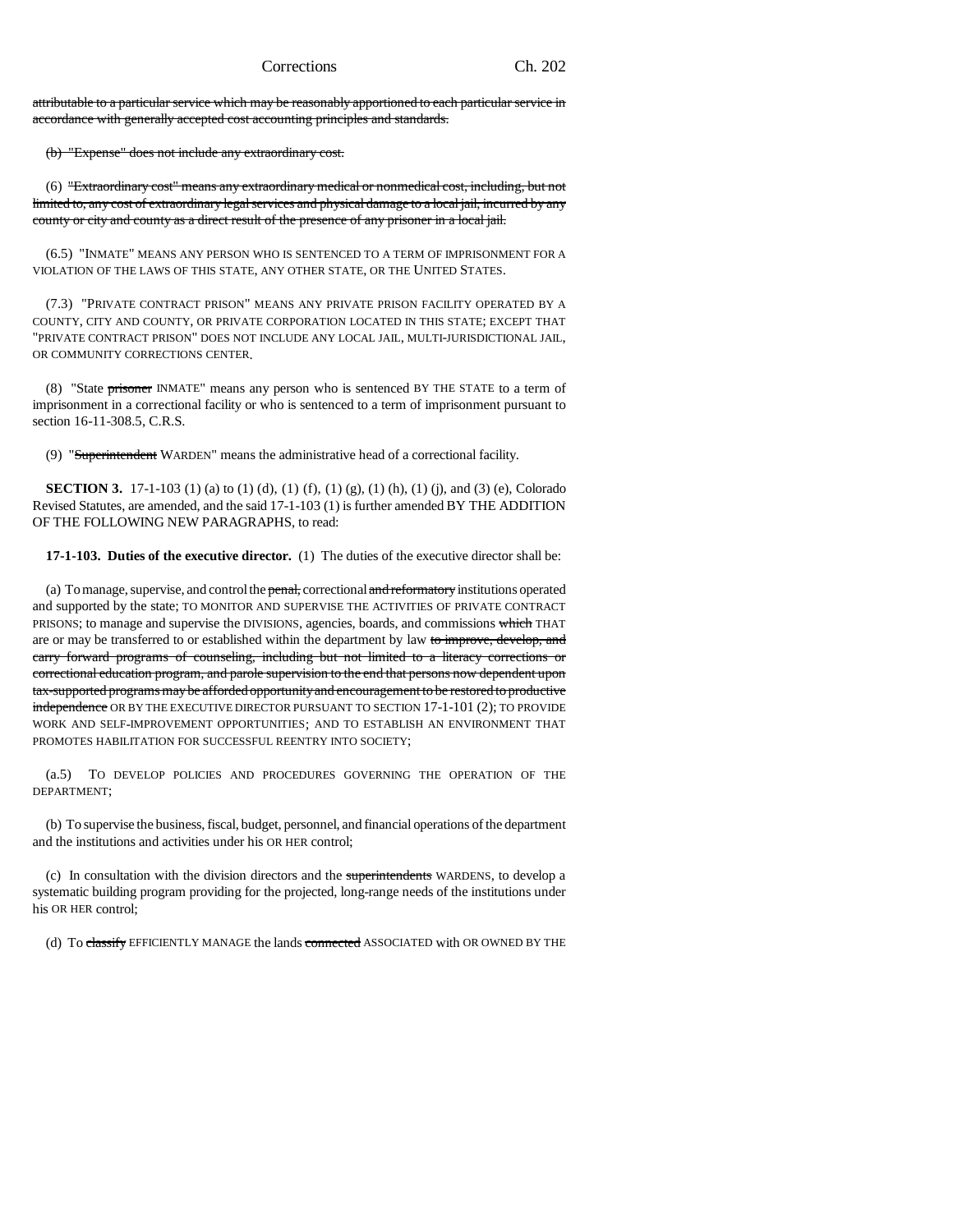DEPARTMENT; the state institutions under his control and determine which are of such character as to be most profitably used for agricultural purposes, taking into consideration the needs of all state institutions for the food products that can be grown or produced thereon, and the relative value of such agricultural use in the treatment or rehabilitation of the persons confined in said institutions;

(f) To the extent practical, to develop industries within the institutions which have a rehabilitative or therapeutic value WITHIN THE CORRECTIONAL INSTITUTIONS INDUSTRIES THAT DEVELOP WORK SKILLS for inmates and which THAT also will serve the purpose of supplying necessary products for state institutions and other public purposes as provided by law;

(g) To prepare and transmit annually to the general assembly  $\sigma$ , alternatively, to incorporate into the department of corrections yearly A statistical report; information concerning the efficient discharge of all responsibilities assigned by law or directive to the department or to the divisions thereof;

(h) To exercise control over publications of the department and subdivisions thereof, and to cause such publications as are approved for circulation in quantity outside the executive branch to be issued in accordance with the provisions of section 24-1-136, C.R.S.;

(j) Subject to available appropriations, to enter into contracts for the construction, staffing, operation, and utilization of multi-jurisdictional jails pursuant to article 26.5 of this title;

(p) NOTWITHSTANDING THE PROVISIONS OF PARTS 2 AND 3 OF ARTICLE 72 OF TITLE 24,C.R.S., COMMONLY REFERRED TO AS THE "OPEN RECORDS ACT", TO ADOPT SUCH POLICIES AND GUIDELINES AS MAY BE NECESSARY CONCERNING THE RELEASE OF RECORDS TO INMATES.

(3) (e) For purposes of this subsection (3), "panel of medical consultants" means a panel of medical physicians, DENTISTS, or oral surgeons whose duty is to deliver medical services or services related to oral surgery.

**SECTION 4. Repeal.** 17-1-103.7, Colorado Revised Statutes, is repealed.

**SECTION 5. Repeal.** 17-1-104, Colorado Revised Statutes, is repealed as follows:

**17-1-104. Facilities managed, supervised, and controlled.** The department shall manage, supervise, and control each correctional facility supported by the state.

**SECTION 6.** 17-1-104.3 (1), (3), and (4), Colorado Revised Statutes, are amended, and the said 17-1-104.3 is further amended BY THE ADDITION OF A NEW SUBSECTION, to read:

**17-1-104.3. Correctional facilities - locations - security level.** (1) (a) EACH FACILITY OPERATED BY OR UNDER CONTRACT WITH THE DEPARTMENT SHALL HAVE A DESIGNATED SECURITY LEVEL. DESIGNATION OF SECURITY LEVELS SHALL BE AS FOLLOWS:

(I) LEVEL I FACILITIES SHALL HAVE DESIGNATED BOUNDARIES, BUT NEED NOT HAVE PERIMETER FENCING. INMATES CLASSIFIED AS MINIMUM MAY BE INCARCERATED IN LEVEL I FACILITIES, BUT GENERALLY INMATES OF HIGHER CLASSIFICATIONS SHALL NOT BE INCARCERATED IN LEVEL I FACILITIES.

(II) LEVEL II FACILITIES SHALL HAVE DESIGNATED BOUNDARIES WITH A SINGLE OR DOUBLE PERIMETER FENCING. THE PERIMETER OF LEVEL II FACILITIES SHALL BE PATROLLED PERIODICALLY. INMATES CLASSIFIED AS MINIMUM RESTRICTIVE AND MINIMUM MAY BE INCARCERATED IN LEVEL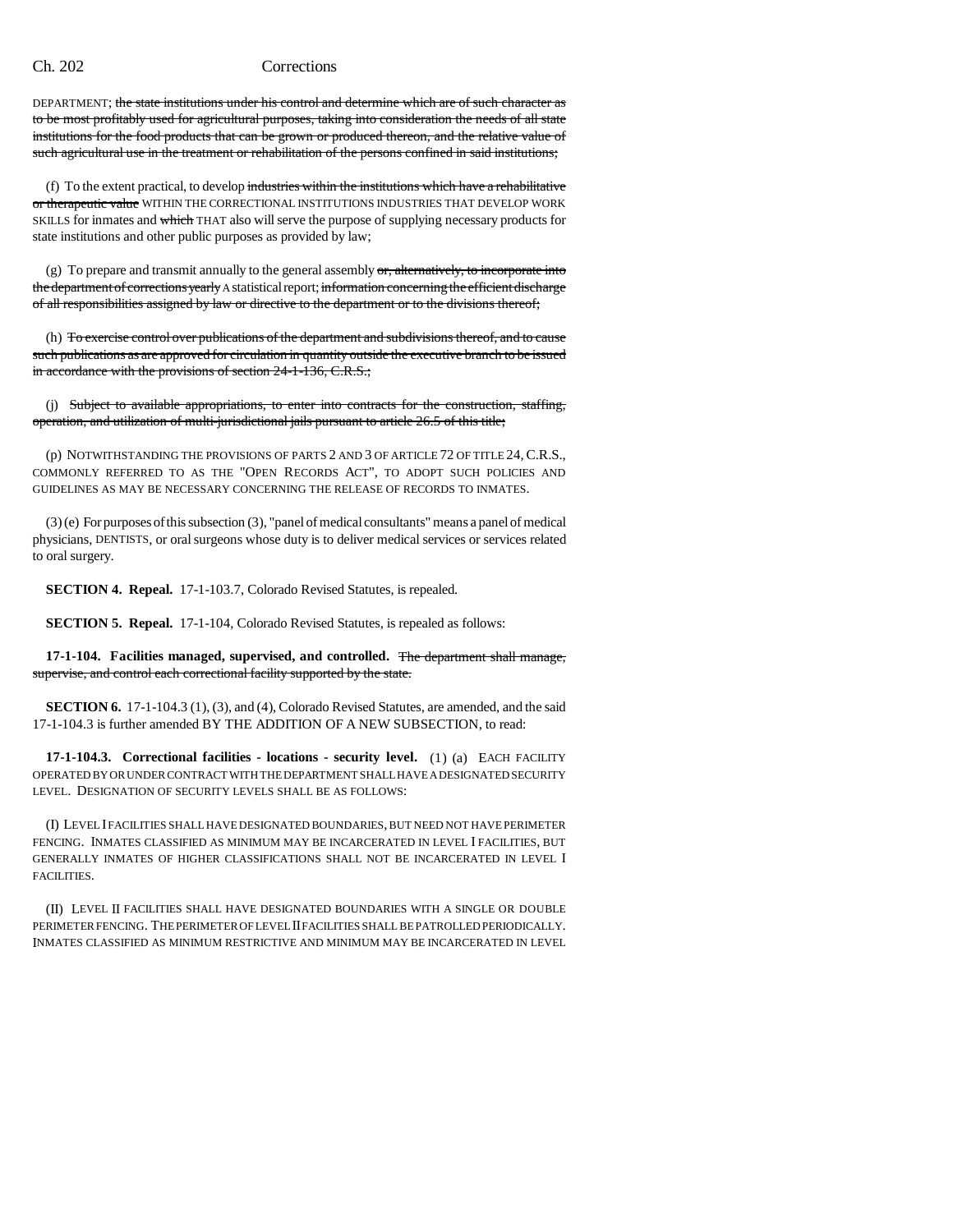II FACILITIES, BUT GENERALLY INMATES OF HIGHER CLASSIFICATIONS SHALL NOT BE INCARCERATED IN LEVEL II FACILITIES.

(III) LEVEL III FACILITIES GENERALLY SHALL HAVE TOWERS, A WALL OR DOUBLE PERIMETER FENCING WITH RAZOR WIRE, AND DETECTION DEVICES. THE PERIMETER OF LEVEL III FACILITIES SHALL BE CONTINUOUSLY PATROLLED. APPROPRIATELY DESIGNATED CLOSE CLASSIFIED INMATES, MEDIUM CLASSIFIED INMATES AND INMATES OF LOWER CLASSIFICATION LEVELS MAY BE INCARCERATED IN LEVEL III FACILITIES, BUT GENERALLY INMATES OF HIGHER CLASSIFICATIONS SHALL NOT BE INCARCERATED IN LEVEL III FACILITIES.

(IV) LEVEL IV FACILITIES SHALL GENERALLY HAVE TOWERS, A WALL OR DOUBLE PERIMETER FENCING WITH RAZOR WIRE, AND DETECTION DEVICES. THE PERIMETER OF LEVEL IV FACILITIES SHALL BE CONTINUOUSLY PATROLLED. CLOSE CLASSIFIED INMATES AND INMATES OF LOWER CLASSIFICATION LEVELS MAY BE INCARCERATED IN LEVEL IV FACILITIES, BUT GENERALLY INMATES OF HIGHER CLASSIFICATIONS SHALL NOT BE INCARCERATED IN LEVEL IV FACILITIES ON A LONG-TERM BASIS.

(V) LEVEL V FACILITIES COMPRISE THE HIGHEST SECURITY LEVEL AND ARE CAPABLE OF INCARCERATING ALL CLASSIFICATION LEVELS. THE FACILITIES SHALL HAVE DOUBLE PERIMETER FENCING WITH RAZOR WIRE AND DETECTION DEVICES OR EQUIVALENT SECURITY ARCHITECTURE. THESE FACILITIES GENERALLY SHALL USE TOWERS OR STUN-LETHAL FENCING AS WELL AS CONTROLLED SALLY PORTS. THE PERIMETER OF LEVEL V FACILITIES SHALL BE CONTINUOUSLY PATROLLED.

(b) The correctional facilities managed, supervised, and controlled by the department pursuant to section 17-1-104, the location of such facilities, and the *primary* DESIGNATED security level of such facilities shall be as follows:

| <b>Correctional facility</b>                                 | Location                  | <b>Security level</b>          |
|--------------------------------------------------------------|---------------------------|--------------------------------|
| Colorado state penitentiary                                  | Fremont county            | Maximum/Ad. seg<br>LEVEL V     |
| Centennial correctional facility                             | Fremont county            | <del>Close</del> Level IV      |
| Limon correctional facility                                  | Lincoln county            | <b>Medium</b> LEVEL IV         |
| Arkansas Valley correctional<br>facility                     | Crowley county            | <b>Medium</b> LEVEL III        |
| Buena Vista correctional facility<br><b>COMPLEX</b>          | Chaffee county            | <b>Medium</b> LEVEL III        |
| Colorado Territorial correctional Fremont county<br>facility |                           | <b>Medium</b> LEVEL III        |
| Fremont correctional facility                                | Fremont county            | <b>Medium LEVEL III</b>        |
| Buena Vista minimum complex                                  | <del>Chaffee county</del> | <del>Minimum restrictive</del> |
| Arrowhead correctional center                                | Fremont county            | <del>Minimum restrictive</del> |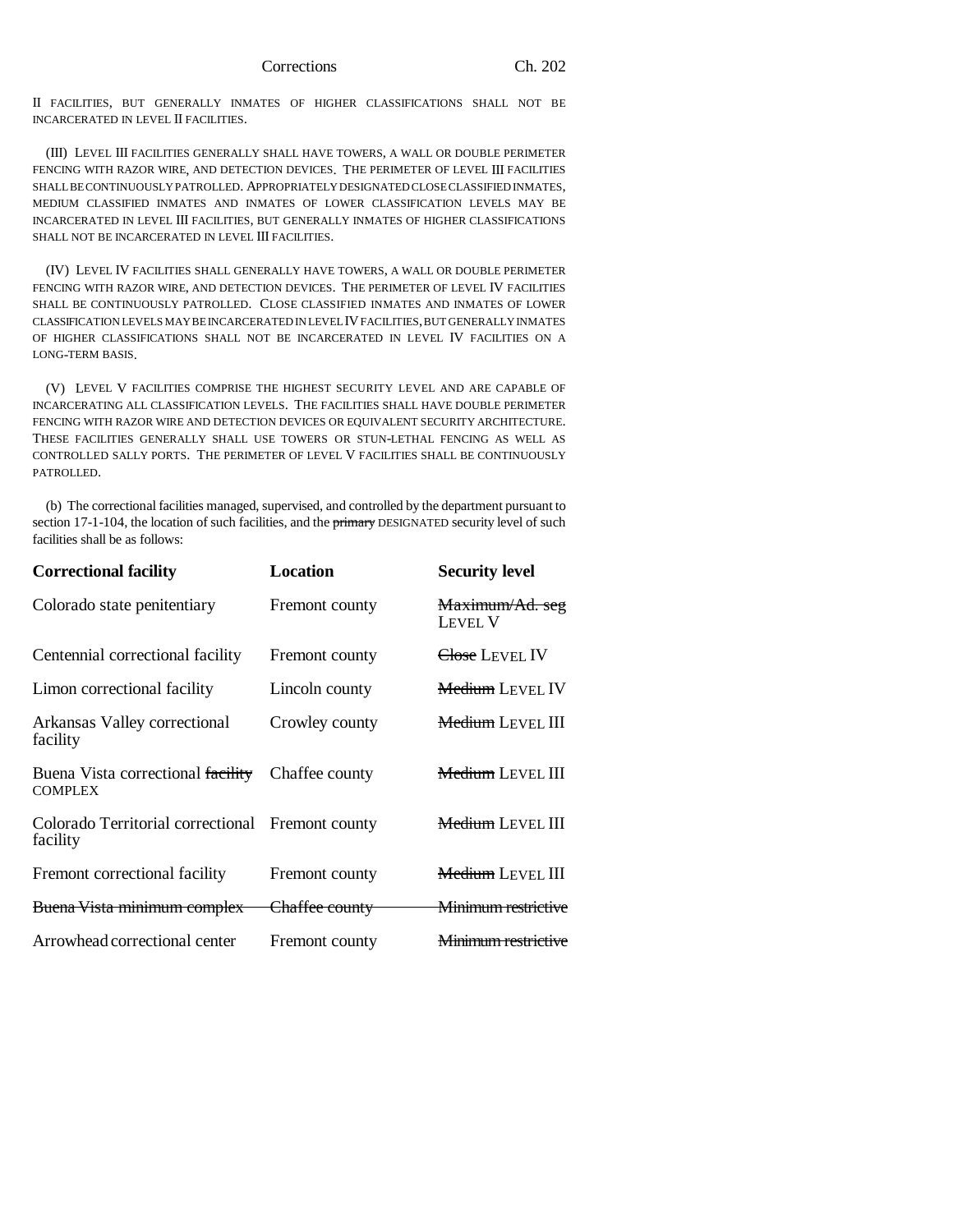|                                       | <b>LEVEL II</b>                        |
|---------------------------------------|----------------------------------------|
| Fremont county                        | <b>Minimum restrictive</b><br>LEVEL II |
| Fremont county                        | Minimum restrictive<br>LEVEL II        |
| Fremont county                        | Minimum LEVEL I                        |
| Jefferson county                      | <b>Minimum LEVEL I</b>                 |
| Delta county                          | Minimum LEVEL I                        |
| Garfield county                       | <b>Minimum LEVEL I</b>                 |
| Chaffee county                        | Minimum LEVEL I                        |
| Fremont and Pueblo<br>counties COUNTY | <b>Mixed LEVEL IV</b>                  |
| City and county<br>of Denver          | <b>Mixed LEVEL V</b>                   |
| Pueblo county                         | Minimum restrictive<br>LEVEL II        |
| Pueblo county                         | <b>Mixed LEVEL V</b>                   |
| Logan county                          | <b>Mixed LEVEL V</b>                   |
| Las Animas county                     | <b>Mixed LEVEL II</b>                  |
| City and county<br>of Denver          | <b>Mixed LEVEL V</b>                   |
| <b>PUEBLO COUNTY</b>                  | <b>LEVEL V</b>                         |
|                                       |                                        |

(3) The department shall use an accounting system that:

(a) With respect to each custody level, assures a complete and separate accounting of the construction and operating costs associated with maintaining the population of each level at a correctional facility that maintains mixed custody levels of inmates;

(b) Is based upon generally accepted accounting principles that preclude the commingling of costs for different populations of inmates; and

(c) Requires each facility to maintain complete records of all expenditures for all custody levels of inmates.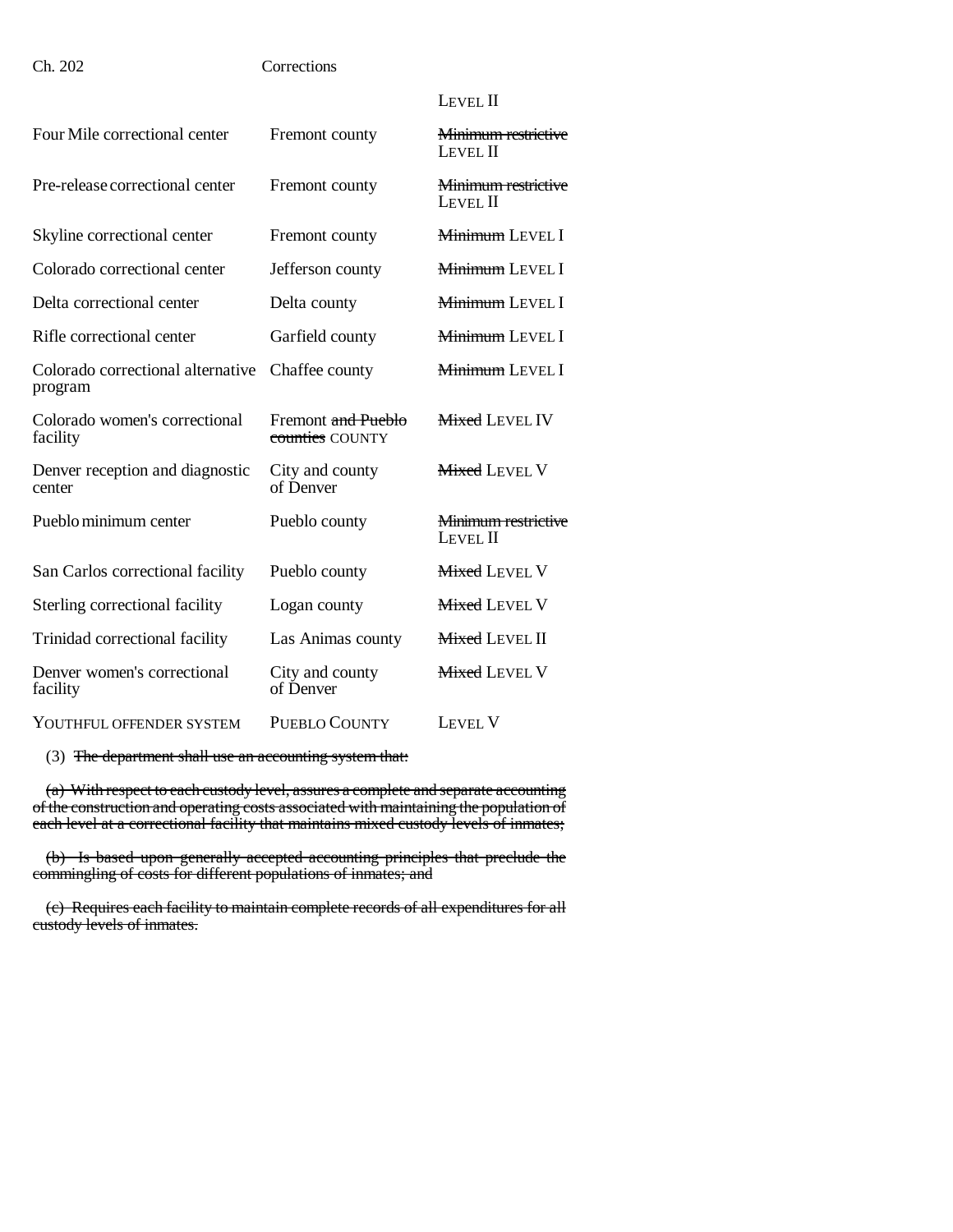(4) On or before January 31 of each year, the department shall prepare and transmit to the general assembly or, alternatively, may incorporate into the annual department of corrections statistical report presented to the house and senate in January of each year, a report that compares the construction and operating costs of facilities with mixed custody levels to the construction and operating costs of facilities without such mixed custody levels. ANNUALLY WITH THE DEPARTMENT'S BUDGET SUBMISSION TO THE JOINT BUDGET COMMITTEE, THE DEPARTMENT SHALL PROVIDE AN ITEMIZED REPORT OF COSTS BY FACILITY AND BY SUB-PROGRAM. THIS REPORT SHALL INCLUDE ANNUAL COSTS FOR COMMUNITY CORRECTIONS, PAROLE, CORRECTIONAL INDUSTRIES, AND THE PAROLE BOARD.

(5) MONTHLY THE DEPARTMENT SHALL SUBMIT A PROJECT STATUS REPORT ON CONSTRUCTION AND MONTHLY POPULATION AND CAPACITY REPORT TO THE OFFICE OF STATE PLANNING AND BUDGETING, THE JOINT BUDGET COMMITTEE, THE CAPITAL DEVELOPMENT COMMITTEE, AND LEGISLATIVE COUNCIL. THE MONTHLY POPULATION AND CAPACITY REPORT SHALL INCLUDE INFORMATION ON STATE AND PRIVATE CONTRACT FACILITIES INCLUDING BUT NOT LIMITED TO OPERATIONAL CAPACITY FOR THE PREVIOUS MONTH, THE MONTH JUST ENDING AND CAPACITY CHANGES, ON GROUNDS POPULATION, AND OPERATIONAL CAPACITY FOR THIS PERIOD IN THE PREVIOUS YEAR. THE DEPARTMENT SHALL INCLUDE TOTAL BEDS OCCUPIED IN EACH FACILITY, STATE OR PRIVATE CONTRACT, BY CUSTODY LEVEL AND BY GENDER. THE REPORT SHALL ITEMIZE OPERATIONAL CAPACITIES FOR JAIL BACKLOG, COMMUNITY CORRECTIONS, PAROLE, YOUTHFUL OFFENDERS, ESCAPEES, AND REVOCATIONS.

**SECTION 7. Repeal.** 17-1-104.4 and 17-1-104.7, Colorado Revised Statutes, are repealed.

**SECTION 8.** Part 1 of article 1 of title 17, Colorado Revised Statutes, is amended BY THE ADDITION OF A NEW SECTION to read:

**17-1-104.9. Custody levels for state inmates at private prisons.** BASED UPON AVAILABLE APPROPRIATIONS AND BASED UPON AN ANNUAL REVIEW BY THE GENERAL ASSEMBLY, THE DEPARTMENT IS AUTHORIZED TO PERMANENTLY PLACE STATE INMATES CLASSIFIED AS MEDIUM CUSTODY AND BELOW IN PRIVATE CONTRACT PRISONS. THIS SECTION DOES NOT PREVENT A PRIVATE CONTRACT PRISON FROM INCARCERATING AN INMATE WHO HAS BEEN RECLASSIFIED TO A HIGHER CUSTODY DESIGNATION AS A RESULT OF AN OFFENSE COMMITTED WITHIN THE PRIVATE CONTRACT PRISON. HOWEVER, IT IS THE INTENT OF THE GENERAL ASSEMBLY THAT THE DEPARTMENT MOVE ANY INMATE OF A HIGHER CUSTODY DESIGNATION OUT OF THE PRIVATE CONTRACT PRISON AS SOON AS SPACE IS AVAILABLE AT A STATE-OPERATED CORRECTIONAL FACILITY.

**SECTION 9.** 17-1-105 (1) (a), (1) (c), and (1) (g), Colorado Revised Statutes, are amended to read:

**17-1-105. Powers of executive director.** (1) The executive director shall have and exercise:

(a) All the right and power to transfer an inmate between correctional facilities. when such inmate is deemed an incorrigible prisoner whose presence at one correctional facility appears to be seriously detrimental to the administration of said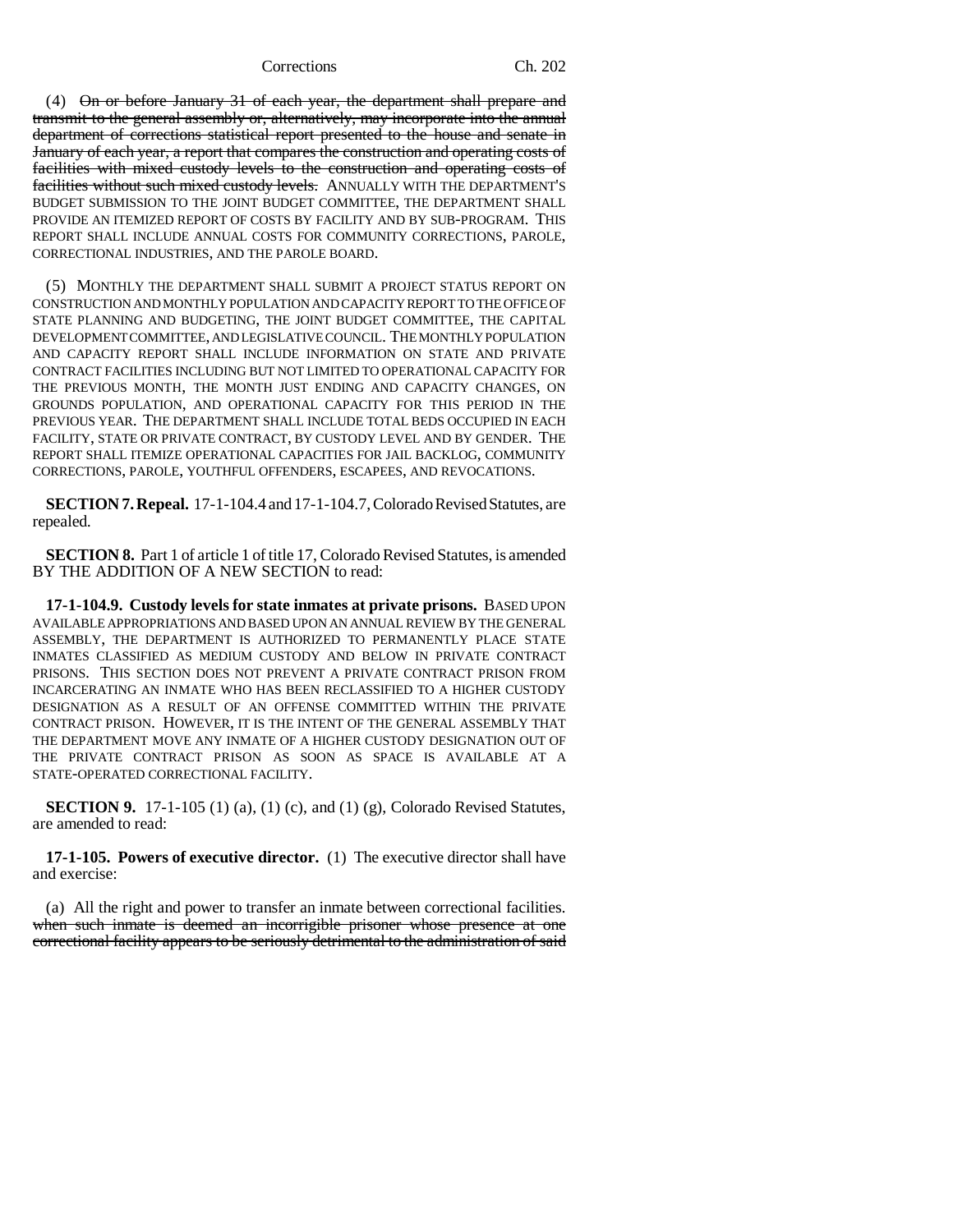correctional facility. The executive director shall likewise have the authority, upon the recommendation of the director of the division of adult services, to transfer between correctional facilities a prisoner or prisoners of good conduct and recognized behavior for the purpose of aiding in instructional work.

(c) The authority to enter into contracts and agreements with other jurisdictions, including other states, the federal government, and political subdivisions of this state, for the confinement and maintenance in state correctional facilities of female inmates sentenced to imprisonment by the courts of such other jurisdictions. The executive director shall notify the appropriate authorities of other jurisdictions, as the executive director deems appropriate, of the availability of space in state correctional facilities for the confinement and maintenance of female inmates from other jurisdictions.

(g) The authority to issue administrative warrants, solely for the purpose of returning to a correctional facility, jail, or community corrections center, offenders who have escaped from the custody and care of the department, community corrections, the parole board, or the division of adult supervision PAROLE, containing notice to appropriate law enforcement agencies that there is probable cause to believe that an offender has escaped from custody;

**SECTION 10. Repeal.** 17-1-105.1 (1), Colorado Revised Statutes, is repealed as follows:

**17-1-105.1.** Accreditation of private contract prisons. (1) As used in this section, unless the context otherwise requires:

(a) "Inmate" means any person who is sentenced to a term of incarceration for a violation of the laws of this state, the United States, or any other state.

(b) "Private prison" means any private prison facility located in this state that contracts with any state or local government to house adult inmates and shall not include any local jail or community corrections program.

**SECTION 11. Repeal.** 17-1-106, Colorado Revised Statutes, is repealed.

**SECTION 12.** 17-1-109 (1) and (2) (a), Colorado Revised Statutes, are amended to read:

**17-1-109. Duties and functions of the warden.** (1) The superintendent WARDEN of each correctional facility shall exercise the powers and perform the duties and functions assigned to him THE WARDEN by this article under the supervision and control of the EXECUTIVE director OR THE EXECUTIVE DIRECTOR'S DESIGNEE. of the division of adult services in the department.

(2) (a) The superintendent WARDEN of each correctional facility should, wherever possible, take such measures as are reasonably necessary to restrict the confinement of any person with known past or current affiliations or associations with any security threat group, as defined in paragraph (b) of this subsection (2), so as to prevent contact with other inmates at such facility. The superintendent WARDEN should, wherever possible, also take such measures as are reasonably necessary to prevent recruitment of new security threat group members from among the general inmate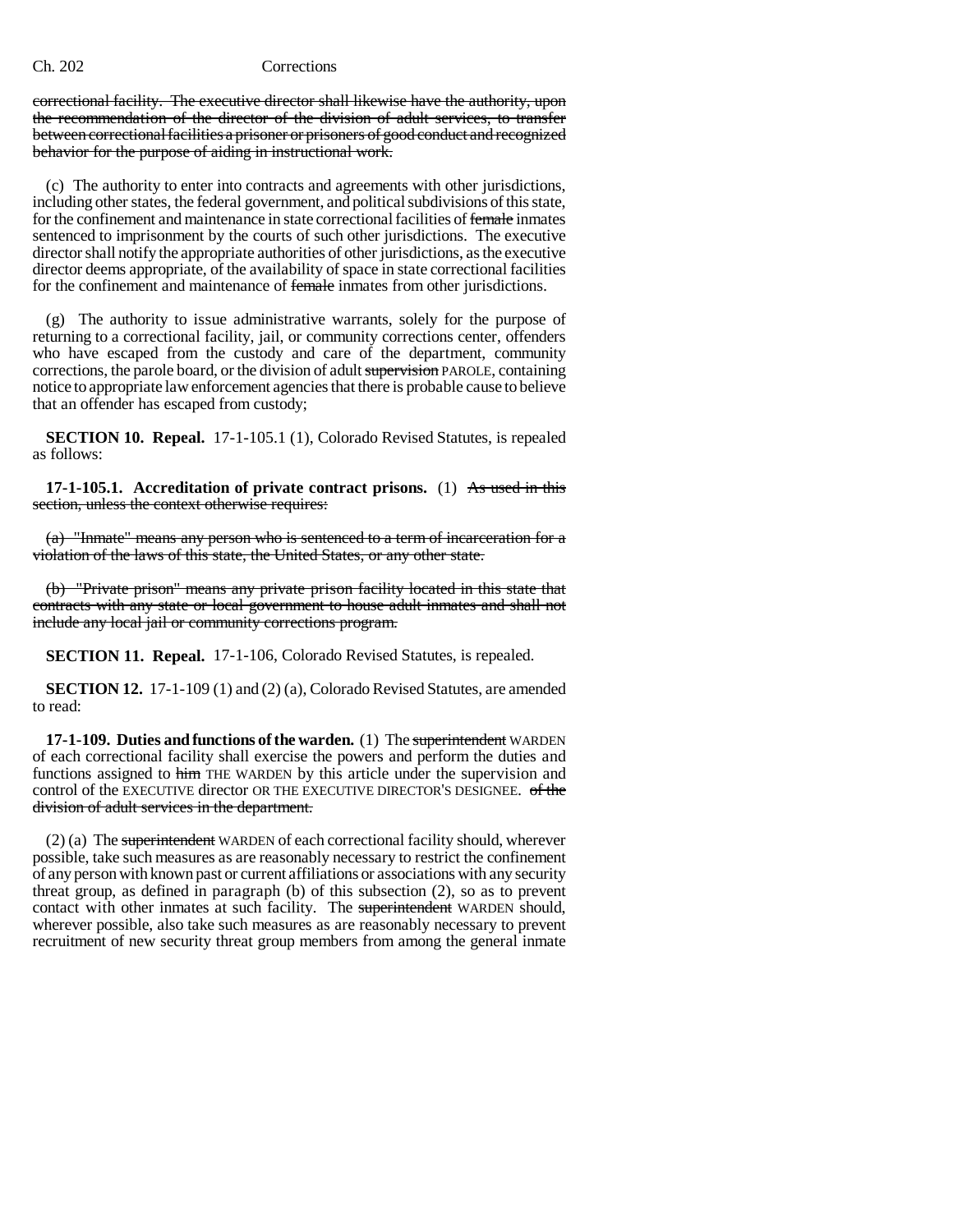population.

**SECTION 13.** 17-1-111, Colorado Revised Statutes, is amended to read:

**17-1-111. Certain provisions of the administrative procedure act not to apply.** The provisions of this title relating to the PLACEMENT, ASSIGNMENT, management, discipline, and classification of inmates, including objective parole criteria approved by the commission on parole guidelines created pursuant to section 17-22.5-404 (7), shall not be subject to section 24-4-103, 24-4-105, or 24-4-106, C.R.S.

**SECTION 14.** 17-1-112 (1), (1.5), and (1.7), Colorado Revised Statutes, are amended to read:

**17-1-112. Expenses - reimbursement by department.** (1) Subject to AVAILABLE appropriations the department shall reimburse any county or city and county for reimbursements made through the end of fiscal year 1992-93, in an amount of forty dollars per day, and for fiscal years thereafter, in any such amount as established in the annual general appropriation bill, to maintain a prisoner in a local jail for A PORTION OF the expenses and costs incurred by that county or city and county in the confinement and maintenance IN A LOCAL JAIL of any person who is sentenced to a term of imprisonment in a correctional facility. THE GENERAL ASSEMBLY SHALL ANNUALLY ESTABLISH THE AMOUNT OF REIMBURSEMENT IN THE GENERAL APPROPRIATIONS BILL. and who is confined in a local jail. Such reimbursement shall be for each day following seventy-two hours after such sentence IS IMPOSED but prior to the transmittal of the qualified person SENTENCED INMATE to a correctional DEPARTMENT facility. Subject to available appropriations, the department may contract with any county or city and county for the expenses incurred by that county or city and county in the confinement and maintenance of any person who is sentenced to a term of imprisonment pursuant to section 16-11-308.5, C.R.S.

(1.5) Notwithstanding the provisions of subsection (1) of this section, the department, subject to appropriations, may provide, by contract, to reimburse any city and county or county for the actual expenses incurred as a result of confining state prisoners in local jails. Said expenses may include extraordinary costs. In no event shall any agreement to reimburse any city and county or county affect or reduce any city and county's or county's duty to exercise reasonable care and use its best efforts to supervise and use reasonable precautions to assure the adequate care of any state prisoner INMATE.

(1.7) On or after April 19, 1993, each city and county or county shall send an invoice to the executive director of the department of corrections within three months of when AFTER the expenses and costs for the confinement and maintenance of prisoners INMATES in local jails are incurred; however, each city and county or county is encouraged to send such invoice on a monthly basis, when possible. Failure by a city and county or county to send an invoice to the executive director within three months of when AFTER such expenses and costs are incurred shall result in a forfeiture of any reimbursement by the state for such expenses and costs.

**SECTION 15. Repeal.** 17-1-113 (6), Colorado Revised Statutes, is repealed as follows: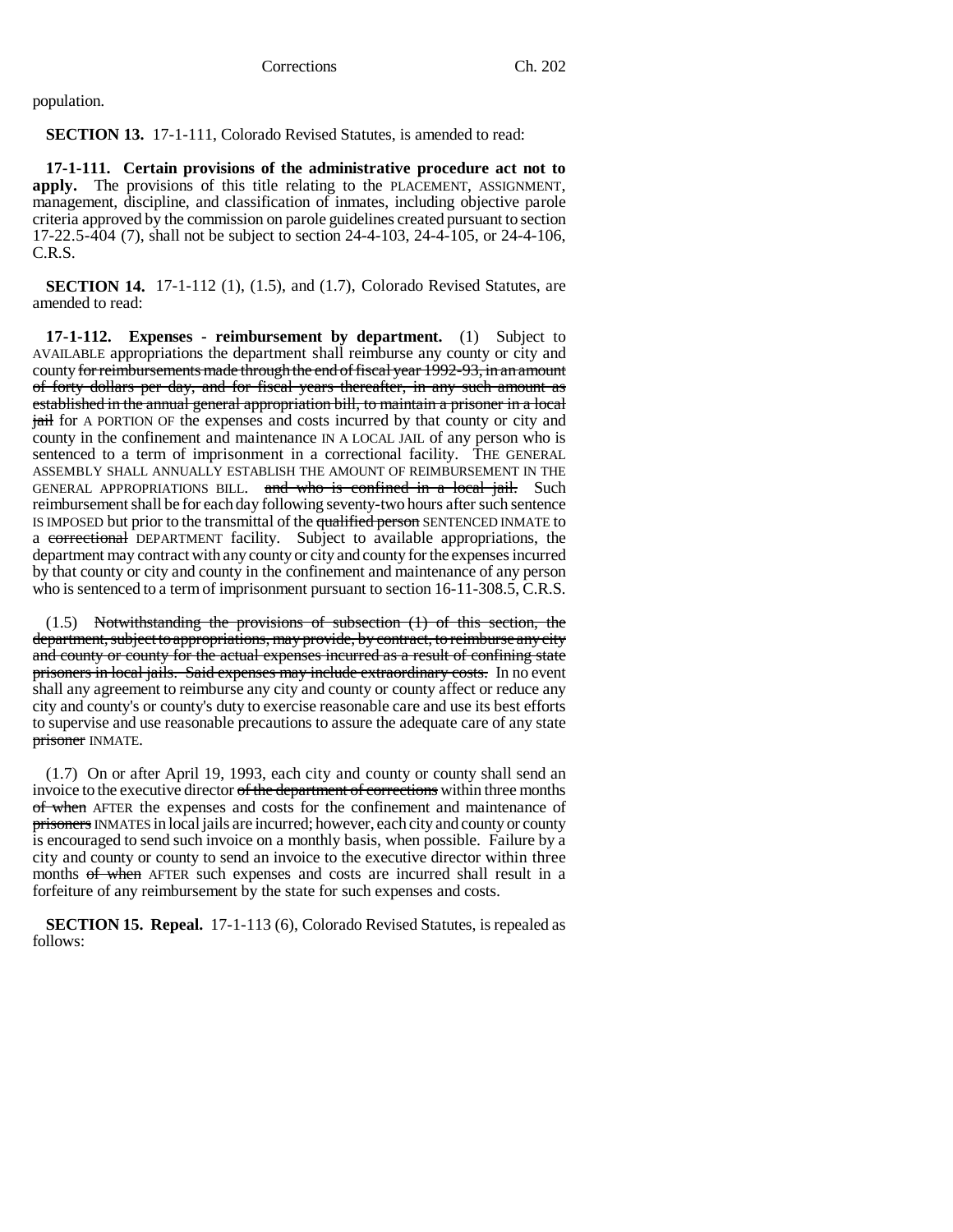**17-1-113. Medical visits - charge to inmates - legislative declaration.** (6) The department shall report to the legislative audit committee on or before September 1, 1999, concerning the volume of medical, dental, and optometric services rendered to inmates prior to July 1, 1998, and the associated copayments received therefor. The report shall also itemize the medical, dental, and optometric services rendered on and after July 1, 1998, to inmates and the copayments assessed for such services since that date. The department shall analyze the effectiveness of the revised copayment schedule and procedures in improving departmental practice consistency and in reducing the provision of unnecessary medical services to inmates.

**SECTION 16.** 17-1-113.1, Colorado Revised Statutes, is amended to read:

**17-1-113.1. Administration or monitoring of medications to persons in correctional facilities.** The executive director has the power to direct the administration or monitoring of medications to persons in CORRECTIONAL facilities, as defined by DESCRIBED IN section  $25-1-107$  (1) (ee) (II.5) (A), C.R.S., under the EXECUTIVE director's control, in a manner consistent with section 25-1-107 (1) (ee), C.R.S.

**SECTION 17. Repeal.** 17-1-117, Colorado Revised Statutes, is repealed.

**SECTION 18.** 17-1-201, Colorado Revised Statutes, is amended to read:

**17-1-201. Duties of department.** (1) The department of corrections shall adopt rules and implement a process to issue requests for proposals for the privatization of correctional facilities USE AND DEVELOPMENT OF PRIVATE CONTRACT PRISONS. The department shall invite innovation and shall not require use of prototype designs of state correctional facilities specified or designed by or for the department of corrections. The department of corrections shall not require the use of any prototype design that provides a special advantage to any contractor.

(2) No later than December 1 of each fiscal year, beginning with the 1996-97 fiscal year, the executive director of the department of corrections shall submit a report to the speaker of the house of representatives and the president of the senate concerning the status of contract negotiations, contracts in effect, and, with respect to completed facilities PRISONS, the effectiveness of each private correctional facility CONTRACT PRISON governed by a contract with the department. Each report after the report for the fiscal year 1999-2000 shall include a comparison of recidivism rates for inmates of private correctional facilities to the recidivism rates for inmates of comparable facilities managed by the department of corrections.

**SECTION 19.** The introductory portion to 17-1-202 (1) and 17-1-202 (1) (d) and (1) (g), Colorado Revised Statutes, are amended to read:

**17-1-202. Requests for proposals and contract requirements.** (1) Before entering into any contract for designing, financing, acquiring, constructing, or operating A PRIVATE CONTRACT PRISON or any contract for any combination of these functions, the department shall MAY issue a request for proposals. The department's rules, at a minimum, shall require that any contract proposed and awarded by the executive director of the department of corrections pursuant to this part 2 shall be governed by the following principles: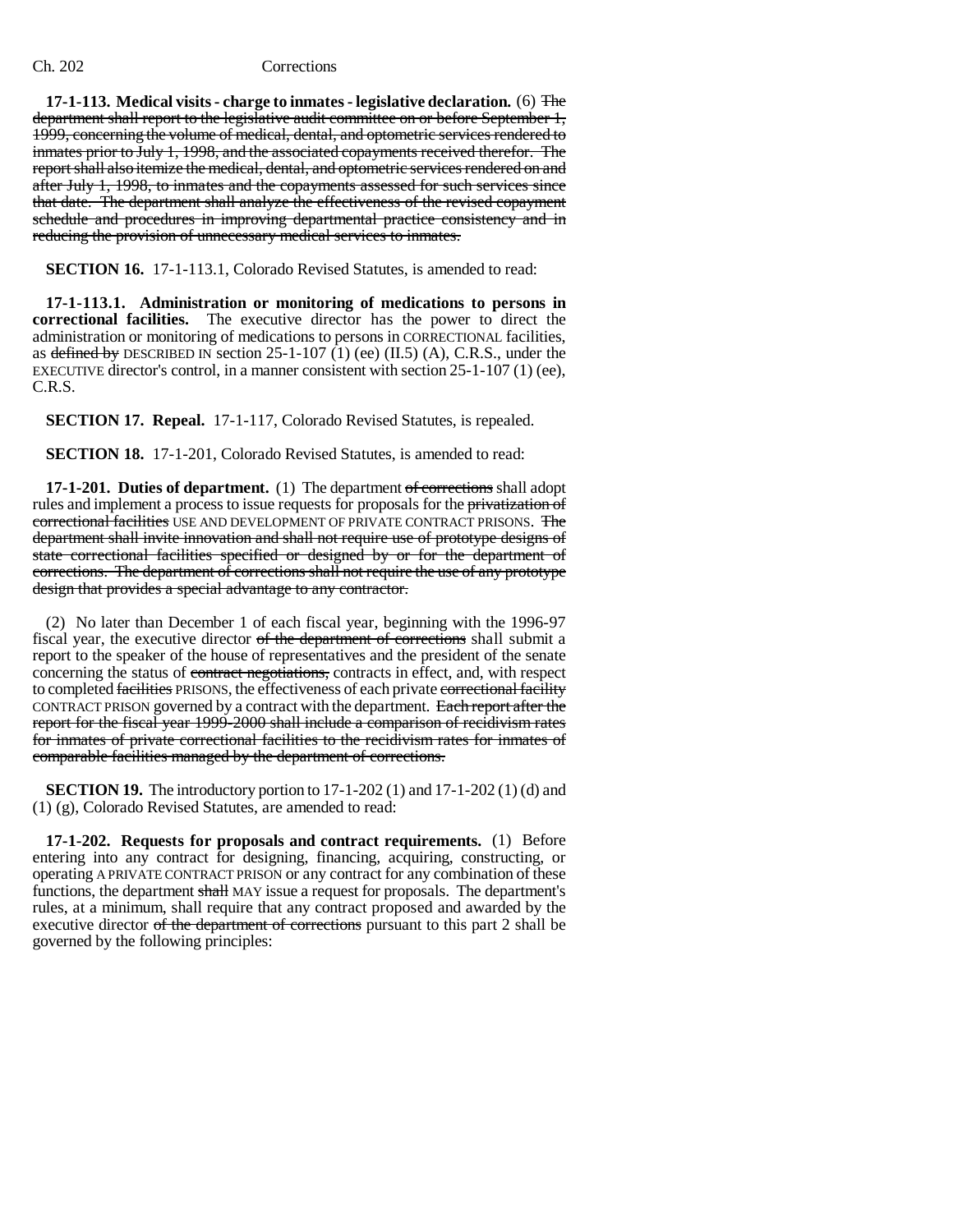(d) The proposed private correctional facilities CONTRACT PRISONS and the management plans for inmates shall meet applicable national correctional standards and the requirements of applicable court orders and state law.

(g) The executive director of the department of corrections shall monitor the contracted ALL private correctional facilities CONTRACT PRISONS. Each contractor shall bear the costs of monitoring the facilities.

**SECTION 20.** 17-1-203 (1) (a), Colorado Revised Statutes, is amended to read:

**17-1-203. Powers and duties not delegable to contractor.** (1) A contract executed pursuant to this part 2 shall not be construed as authorizing, allowing, or delegating authority to the contractor to:

(a) Choose the correctional facility to which an inmate is initially assigned or subsequently transferred. The contractor may request, in writing, that an inmate be transferred to a facility operated by the department. of corrections. The executive director of the department of corrections and the contractor shall develop and implement a cooperative agreement for transferring inmates between a correctional facility operated by the department of corrections and a private correctional facility CONTRACT PRISON. The department of corrections and the contractor must comply with the cooperative agreement.

**SECTION 21.** 17-1-205, Colorado Revised Statutes, is amended to read:

**17-1-205. Contract termination - control of a correctional facility by the** department. A contractor shall submit a detailed plan for the department of corrections to assume temporary responsibility for a private correctional facility CONTRACT PRISON when the contract between the state and the contractor terminates. The state, through the executive director, of the department of corrections, may terminate the contract for cause, INCLUDING BUT NOT LIMITED TO FAILURE TO OBTAIN OR MAINTAIN FACILITY ACCREDITATION, after written notice of material deficiencies and after sixty workdays have been provided to the contractor to correct the material deficiencies. If any event occurs involving the noncompliance with or violation of contract terms and presents a serious threat to the safety, health, or security of the inmates, employees, or the public, the department of corrections may temporarily assume responsibility for the private correctional facility CONTRACT PRISON. In addition, a contractor shall submit a plan for the temporary assumption of operations and purchase of a correctional facility PRIVATE CONTRACT PRISON by the department of corrections in the event of bankruptcy or the financial insolvency of the contractor. The contractor shall provide an emergency plan to address inmate disturbances, employee work stoppages, strikes, or other serious events. The plan shall comply with applicable national correctional standards. Nothing in this section shall be construed to require the state to assume the responsibility for the operation of private correctional facilities CONTRACT PRISONS and costs associated with contractual termination described in this section. If the state chooses, it may assume responsibility upon approval by the general assembly through the enactment of legislation.

**SECTION 22.** 17-1-206, Colorado Revised Statutes, is amended to read: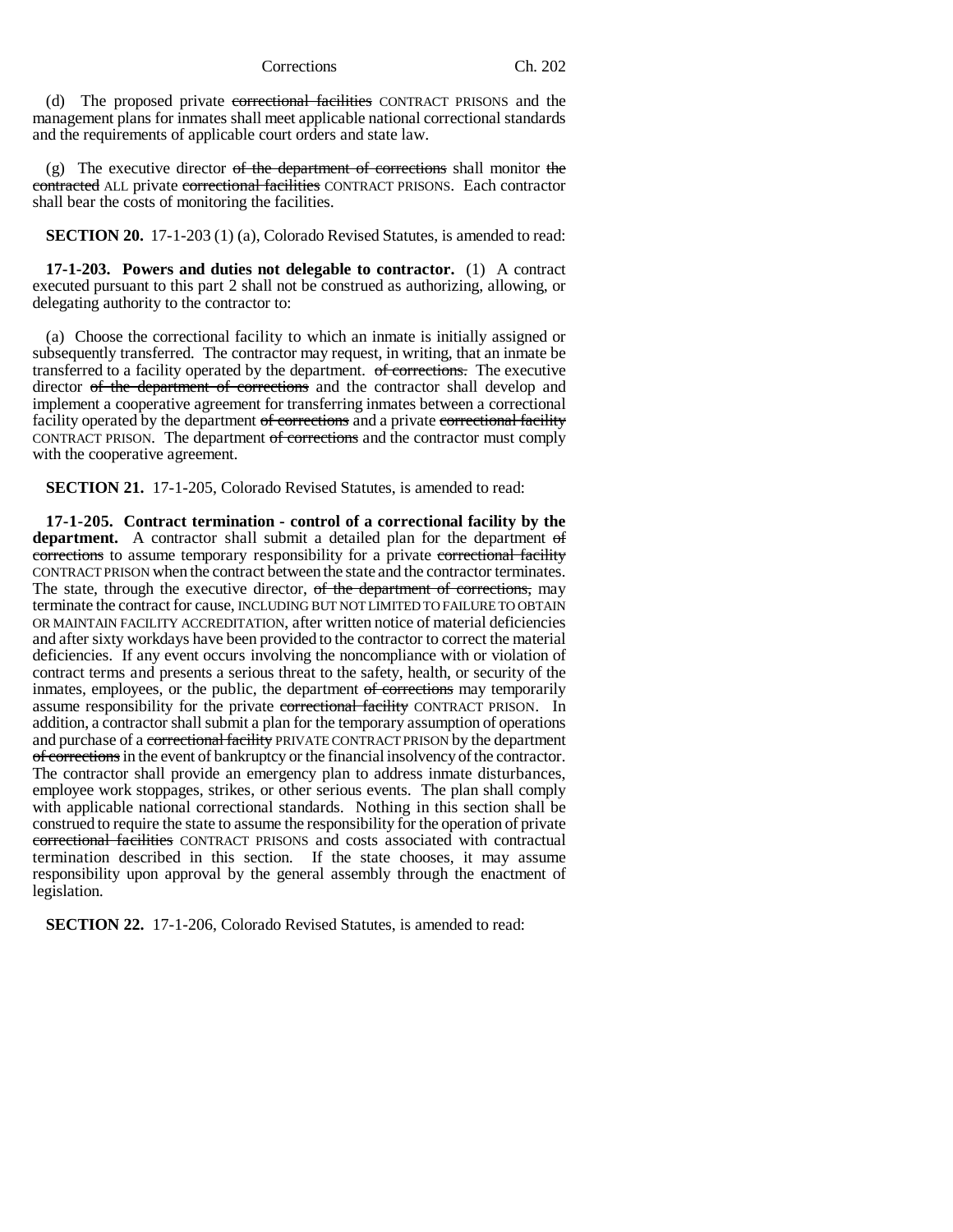**17-1-206. Inmates in custody of the department.** The provisions of section 16-11-308, C.R.S., shall apply to inmates placed in a private correctional facility CONTRACT PRISON pursuant to this part 2.

**SECTION 23.** 17-2-101, Colorado Revised Statutes, is amended to read:

**17-2-101. Division of adult parole.** In order to promote the maximum efficiency, economy, and continuity of services in carrying out the purposes of this part 1, the division of administration created by the "State Parole Reorganization Act of 1951", formerly transferred to the department of institutions and identified as the division of parole, and the director thereof are hereby transferred by a **type 3** transfer to the department of corrections as the division of adult services PAROLE and the director thereof, and the division of parole is abolished. THE DIVISION SHALL BE ORGANIZED AS DIRECTED BY THE EXECUTIVE DIRECTOR.

**SECTION 24.** 17-2-102 (1) to (5), (7), (8), the introductory portion to 17-2-102 (8.5) (a), and 17-2-102 (9), Colorado Revised Statutes, are amended to read:

**17-2-102. Division of adult parole - general powers, duties, and functions.** (1) The division of adult services PAROLE in the department shall administer the adult parole program. The division shall keep a complete record in respect to all domestic as well as interstate parolees. The director of the division of adult services PAROLE shall exercise the power of suspension of paroles in the interim of the meetings of the state board of parole, referred to in this part 1 as the "board", and in connection therewith he THE DIRECTOR may arrest such suspended parolee without warrant and return him SUCH SUSPENDED PAROLEE to the institution from whence he was paroled AN APPROPRIATELY SECURE FACILITY there to await the further action of the board. In case of such suspension of parole, the director shall send to the board, at its first session thereafter, a transcript of all proceedings taken in connection with such suspension and the reasons for his OR HER action.

(2) Subject to the provisions of section 13 of article XII of the state constitution, the director of the division of adult services shall appoint as his assistants six assistant directors of adult services, one of whom shall be located within each congressional district of the state, and shall maintain his office at such place within said congressional district as the executive director shall from time to time deem most advantageous in order to best effectuate the purposes of this article. Appointments made to take effect on January 1, 1983, shall be made in accordance with section 24-1-135, C.R.S. Said assistant directors shall be subordinate to and under the direction and control of the director of the division of adult services, pursuant to such rules and regulations as the executive director shall from time to time adopt and promulgate.

(3) The director of the division of adult services PAROLE, pursuant to the provisions of section 13 of article XII of the state constitution, shall appoint such other officers and employees as may be necessary to properly supervise all adult parolees released from any state penal or correctional institution OR PRIVATE CONTRACT PRISON together with such other persons as are accepted for supervision under the interstate compact.

(4) All officers and employees of the division of adult services shall be reimbursed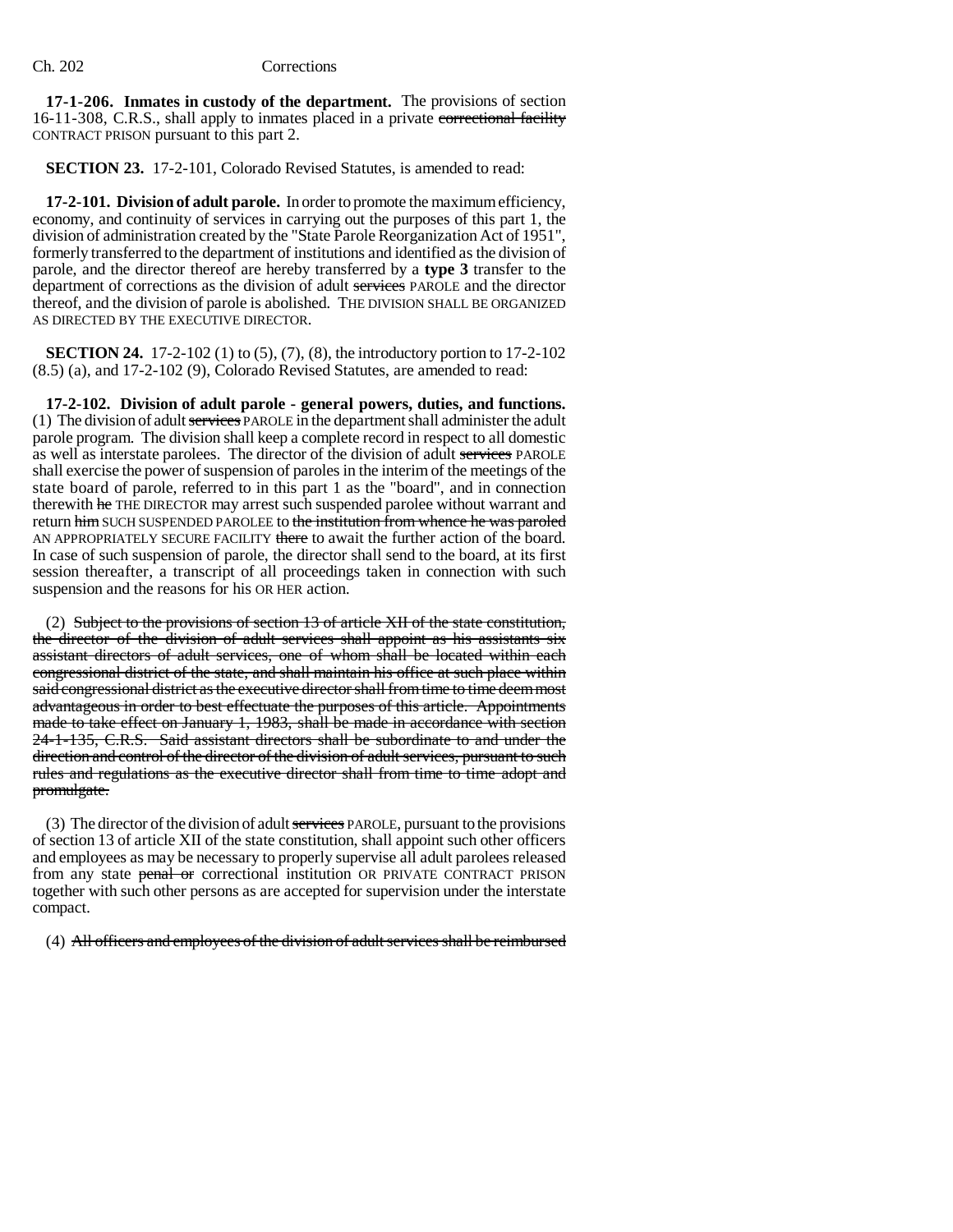for all necessary expenses incurred by them in the performance of their official duties at such rates and in such amounts as shall be allowed state employees under the rules and regulations promulgated by the controller.

(5) A person is eligible for the position of assistant director of adult services if he is at least twenty-five years of age, and a person is eligible for the position of parole officer if he is at least twenty-one years of age. Such persons shall be selected because of definite qualifications as to character, ability, experience, and training; they shall be of known devotion to criminal rehabilitation; and they shall have the capacity and ability for influencing adult human behavior. They shall be persons likely to exercise a strong and helpful influence upon persons placed under their supervision. The enumeration of qualifications in this subsection  $(5)$  is not exclusive, but the executive director or the state personnel board, by rule or regulation, may add to such qualifications from time to time as experience may justify.

(7) The division of adult services shall be responsible for maintaining all areas at each of the state's correctional facilities in a clean and sanitary manner.

(8) The division of adult PAROLE services shall establish and administer appropriate programs of education and treatment and other productive activities, which programs and activities are designed to assist in the rehabilitation of an offender.

(8.5) (a) Any parolee, on parole as a result of a conviction of any felony, who is under the supervision of the division of adult services PAROLE pursuant to this part 1 and who is initially tested for the illegal or unauthorized use of a controlled substance and the result of such test is positive shall be subject to any or all of the following actions:

(9) Subject to available appropriations, the division of adult services is authorized to establish and maintain an information unit which includes an appropriate telecommunications system for the purpose of providing to law enforcement agencies upon their request accurate supervision information concerning any parolee who is currently under the jurisdiction of the department. Such information shall include the parolee's current status with the department and the name of the parolee's parole officer.

**SECTION 25.** The introductory portion to 17-2-103 (1) and 17-2-103 (6) (b), (8), and (9) (a), Colorado Revised Statutes, are amended to read:

**17-2-103. Arrest of parolee - revocation proceedings.** (1) The director of the division of adult services PAROLE an assistant director, or any parole officer may arrest any parolee when:

(6) (b) At any time after the filing of a complaint, the director of the division of adult services PAROLE may cause the revocation proceedings to be dismissed by giving written notification of the decision for such dismissal to the board, the parole officer, and the parolee. Upon receipt of such notification by the director, the parole officer shall order the release of the parolee pursuant to subsection (5) of this section, and parole shall be restored.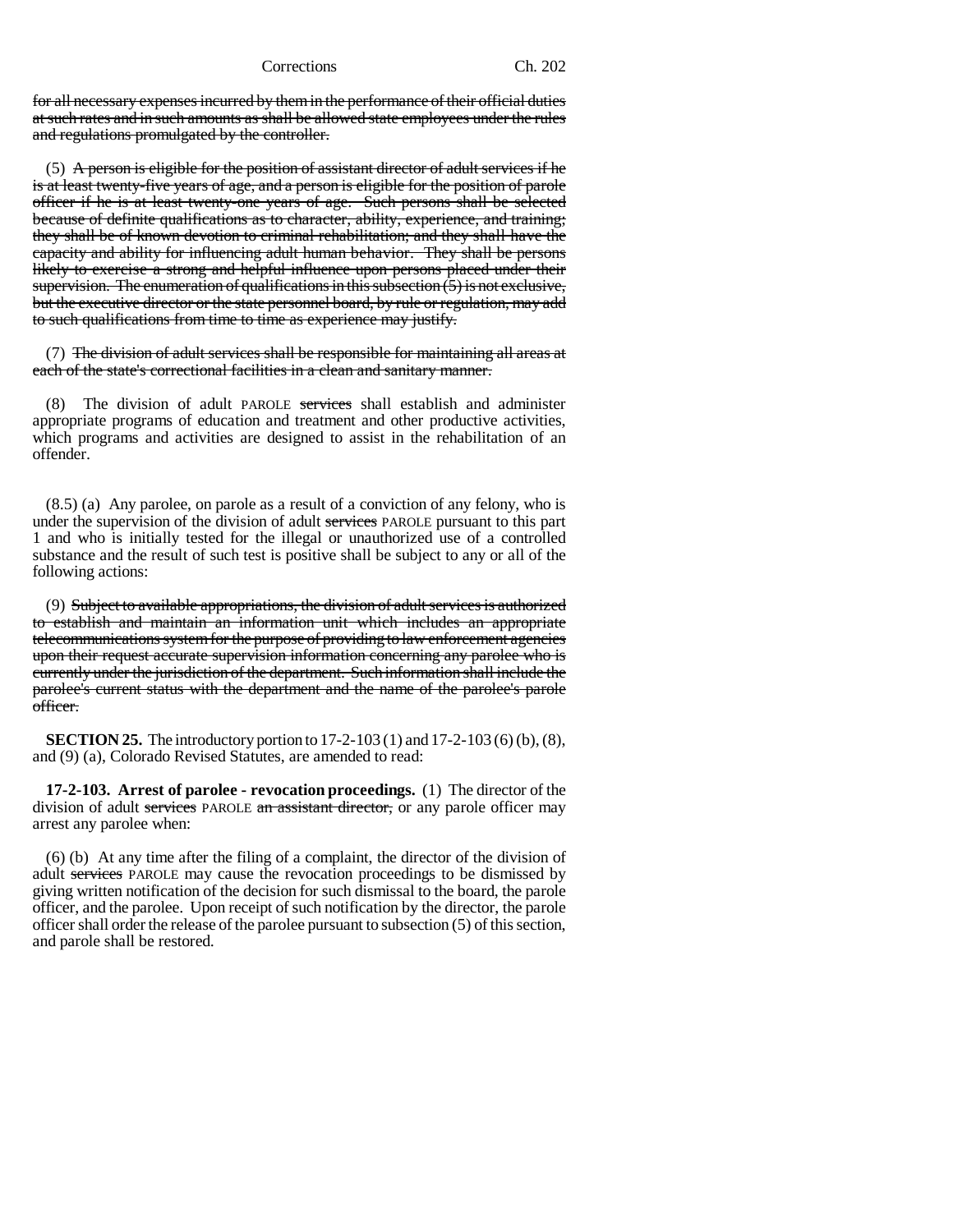(8) Prior to appearance before the board, a parolee shall be advised in writing by the director of the division of adult services PAROLE concerning the nature of the charges which THAT are alleged to justify revocation of parole and the substance of the evidence sustaining the charges; the parolee shall be given a copy of the complaint unless he or she has already received one; the parolee shall be informed of the consequences which may follow in the event parole is revoked; the parolee shall then be advised that a full and final hearing will be held before the board at which hearing the parolee will be required to plead guilty or not guilty to the charges contained in the complaint; and the parolee shall be further advised that at the hearing before the board he or she may be represented by an attorney and that he or she may testify and present witnesses and documentary evidence in defense of the charges or in mitigation or explanation thereof. The hearing may be continued by the board upon a showing of good cause.

(9) (a) In the event of a plea of not guilty, the division of adult services PAROLE, at the final hearing before the board, shall have the burden of establishing by a preponderance of the evidence the violation of a condition of parole; except that the commission of a criminal offense must be established beyond a reasonable doubt, unless the parolee has been convicted thereof in a criminal proceeding. When it appears that the alleged violation of a condition or conditions of parole consists of an offense with which the parolee is charged in a criminal case then pending, testimony given before the board in a parole revocation proceeding shall not be admissible in such criminal proceeding before a court. When, in a parole revocation hearing, the alleged violation of a condition of parole is the parolee's failure to pay court-ordered compensation to appointed counsel, probation fees, court costs, restitution, or reparations, evidence of the failure to pay shall constitute prima facie evidence of a violation. The board shall revoke the parole if requested to do so by the parolee. Any evidence having probative value shall be admissible in all proceedings related to a parole violation complaint, regardless of its admissibility under the exclusionary rules of evidence, if the parolee is accorded a fair opportunity to rebut hearsay evidence. The parolee shall have the right to confront and to cross-examine adverse witnesses unless the board specifically finds good cause for not allowing confrontation of an informer.

**SECTION 26.** 17-2-104 (1), Colorado Revised Statutes, is amended to read:

**17-2-104. Records - reports - publications.** (1) The office of director of the division of adult services PAROLE shall be maintained as a clearing house for all information on domestic as well as interstate parolees, and the director shall prescribe, prepare, and furnish such forms, records, and reports as the executive director may require from time to time. Such data and information so compiled shall not be considered to be public records but shall be held to be confidential in character.

**SECTION 27. Repeal.** 17-2-105, Colorado Revised Statutes, is repealed as follows:

**17-2-105. Appropriation.** The general assembly shall appropriate, out of any moneys in the state treasury not otherwise appropriated, an amount sufficient to set up and equip the several offices established in this part 1 and to pay for personal services, maintenance and operation, capital outlays, and other necessary expenses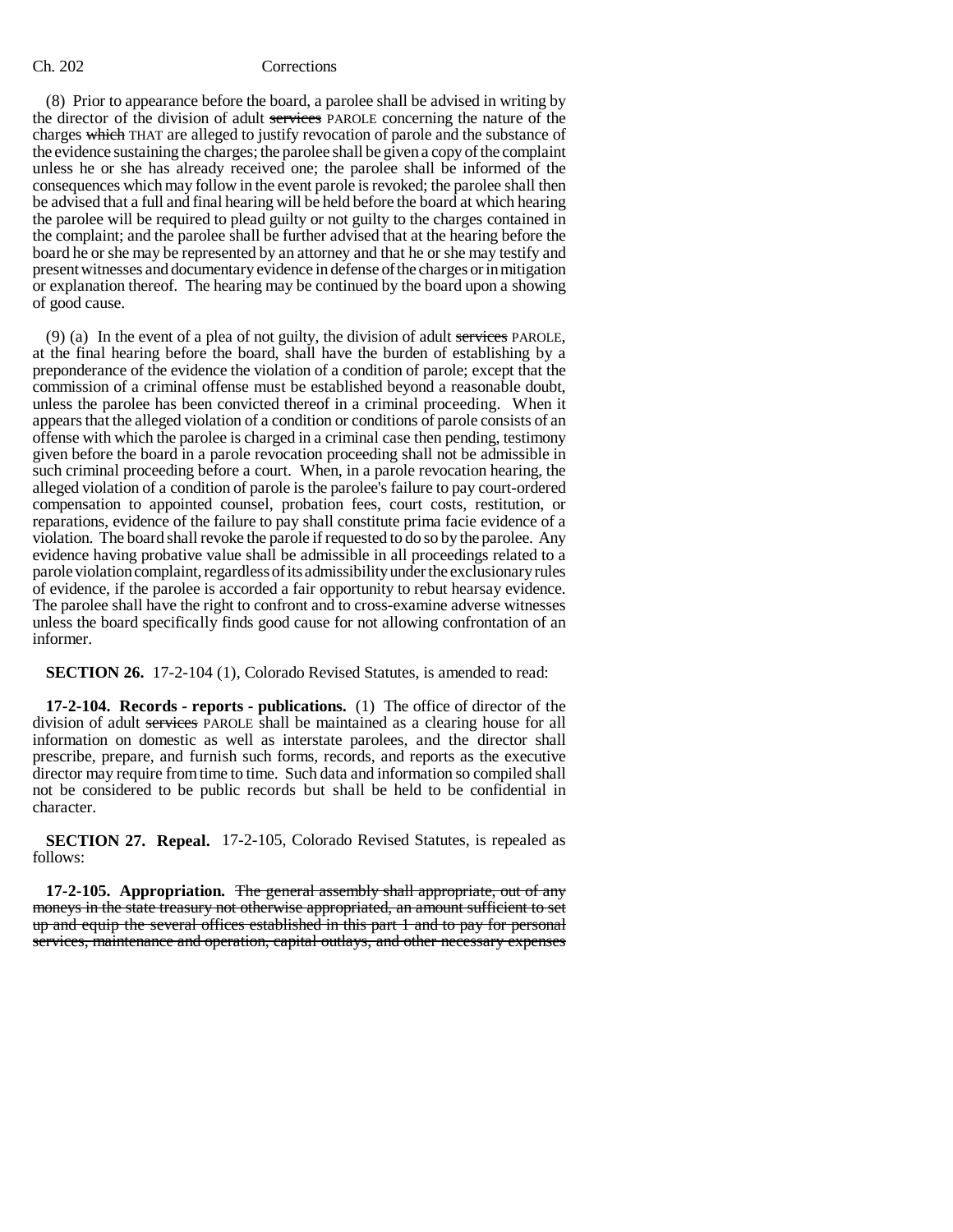of the division, including such moneys as may be necessarily expended in returning parole violators, both domestic and under the interstate compact, to the Colorado institutions from which they were paroled.

**SECTION 28. Repeal.** 17-2-201 (11), Colorado Revised Statutes, is repealed as follows:

**17-2-201. State board of parole.** (11) The board shall be furnished with an appropriate conference or hearing room within the administrative area of each institution.

**SECTION 29. Repeal.** 17-2-201.5, Colorado Revised Statutes, is repealed as follows:

**17-2-201.5. Study of parole system.** (1) The legislative council shall conduct a study of the parole system of the state of Colorado. Said study shall:

(a) Examine the structure and composition of the board, and the projected increase in the workload and the size of the board;

(b) Evaluate the role and the impact of parole supervision on the projected increased workload of the board; and

(c) Examine the operations of the board and explore alternative modes of operation.

(2) Based upon the findings of the portion of the study performed pursuant to subsection  $(1)$  of this section, the legislative council staff shall include in the study:

(a) Recommendations concerning how the projected growth of the board can be limited;

(b) Recommendations regarding the future of mandatory parole, and whether and how the current system can be improved to increase public safety and lower costs; and

(c) Recommendations concerning alternative methods of conducting parole hearings and parole reviews to save future manpower and operating expenses.

(3) The legislative council shall conduct the study within existing appropriations. A final report of the findings and results of the study shall be presented to the legislative council, and to any other committee designated by the council, no later than August 1, 1998.

**SECTION 30.** 17-2-212, Colorado Revised Statutes, is amended to read:

**17-2-212. Duty of warden.** If the board has previously considered an inmate for release and he THE INMATE is still imprisoned and if his THE INMATE'S mental condition is questioned by a superintendent WARDEN of a correctional facility, it is the duty of said superintendent WARDEN to notify the chairperson of the board at least forty days prior to the discharge of the inmate, and the chairperson then shall proceed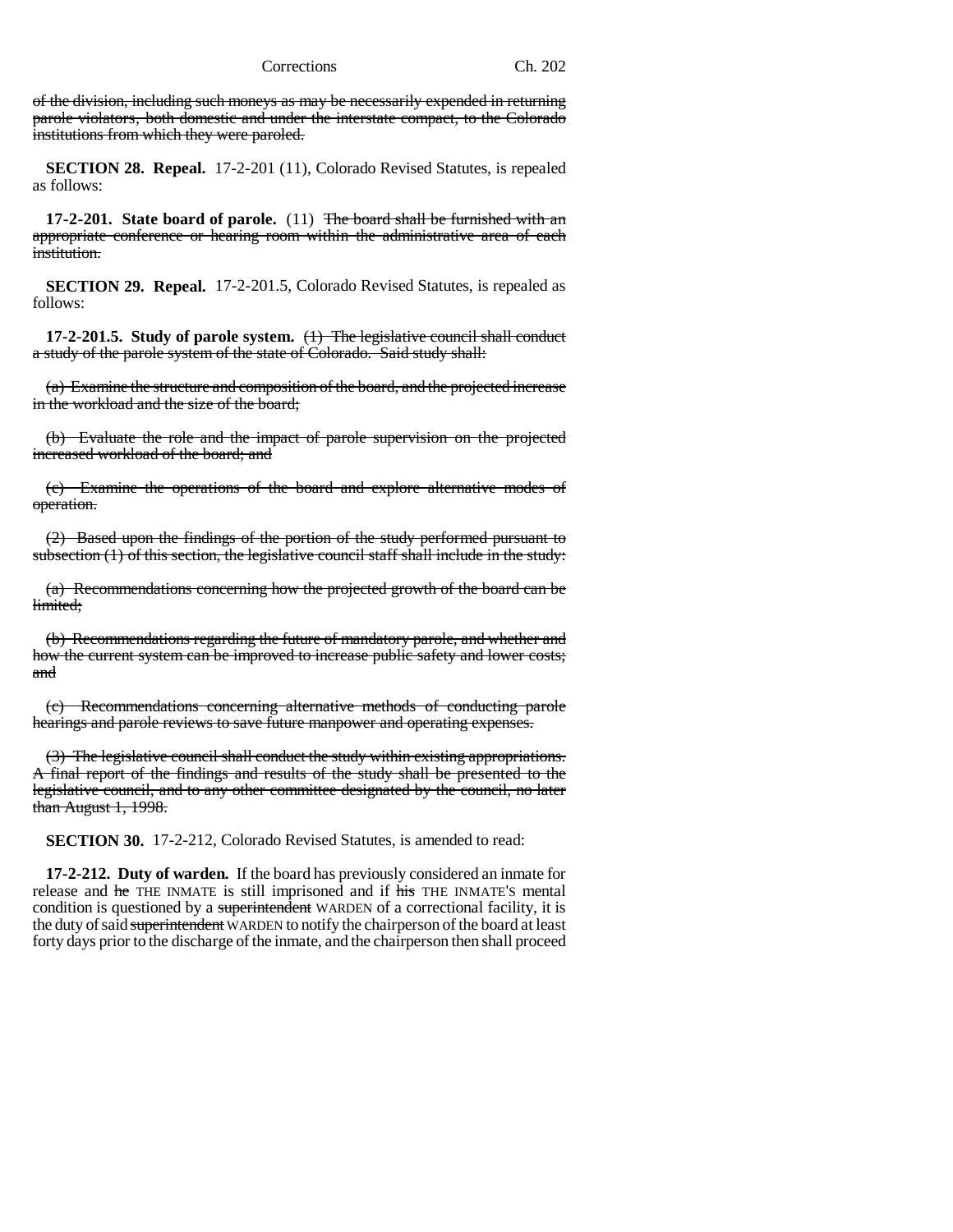in the same manner outlined in sections 17-2-210 and 17-2-211.

**SECTION 31.** 17-2-302, Colorado Revised Statutes, is amended to read:

**17-2-302. Director - powers.** The EXECUTIVE director of the division of adult services is authorized to deputize any person regularly employed by the state of Colorado, or any person regularly employed by another state, to act as an officer and agent of this state in effecting the return of any person who has violated the terms and conditions of parole or probation as granted by this state. In any matter relating to the return of such a person, any agent so deputized shall have all the powers of a police official of this state.

**SECTION 32.** 17-2-304, Colorado Revised Statutes, is amended to read:

**17-2-304. Interstate agreements.** The EXECUTIVE director of the division of adult services is authorized to enter into contracts with similar officials of any other state, subject to approval of the governor, and controller, for the purpose of sharing an equitable portion of the cost of effecting THE return of any person who has violated the terms and conditions of parole or probation as granted by this state.

**SECTION 33.** 17-19-102, Colorado Revised Statutes, is amended to read:

**17-19-102. Employees of correctional facilities.** Any person who wishes to become or to continue as an employee, INCLUDING BUT NOT LIMITED TO CONTRACT EMPLOYEES AND VOLUNTEERS, of a correctional facility, as defined in section 17-19-101 (3), shall sign, as a condition of his OR HER employment OR OF VOLUNTEERING, a consent form in which he THE EMPLOYEE OR VOLUNTEER shall give his OR HER consent to be stopped and searched without probable cause by a person of the same sex while engaged in the performance of his OR HER duties within or around the correctional facility. Said form shall be as promulgated by the executive director with the advice of the attorney general.

**SECTION 34.** 17-20-102 (3), Colorado Revised Statutes, is amended to read:

**17-20-102. Administration of correctional facilities - wardens - reports.** (3) The superintendents WARDENS of correctional facilities shall report to such persons as the executive director designates at such times and on such matters as the executive director may require. Publications of all correctional facilities under the supervision of the executive director which THAT are intended to be circulated in quantity outside such facilities are subject to the approval and control of the executive director OR THE EXECUTIVE DIRECTOR'S DESIGNEE.

**SECTION 35.** 17-20-103, Colorado Revised Statutes, is amended to read:

**17-20-103. Wardens and others - conservators of peace.** The superintendents WARDENS of all correctional facilities under the supervision of the executive director and the staff of such correctional facilities shall be conservators of the peace. and As such THEY SHALL have the power to arrest or cause to be arrested, with or without process, upon any grounds owned or leased by this state and used by such correctional facilities, all persons who break ANY PERSON WHO BREAKS the peace, HAS AN OUTSTANDING ARREST WARRANT, or are IS found upon said grounds violating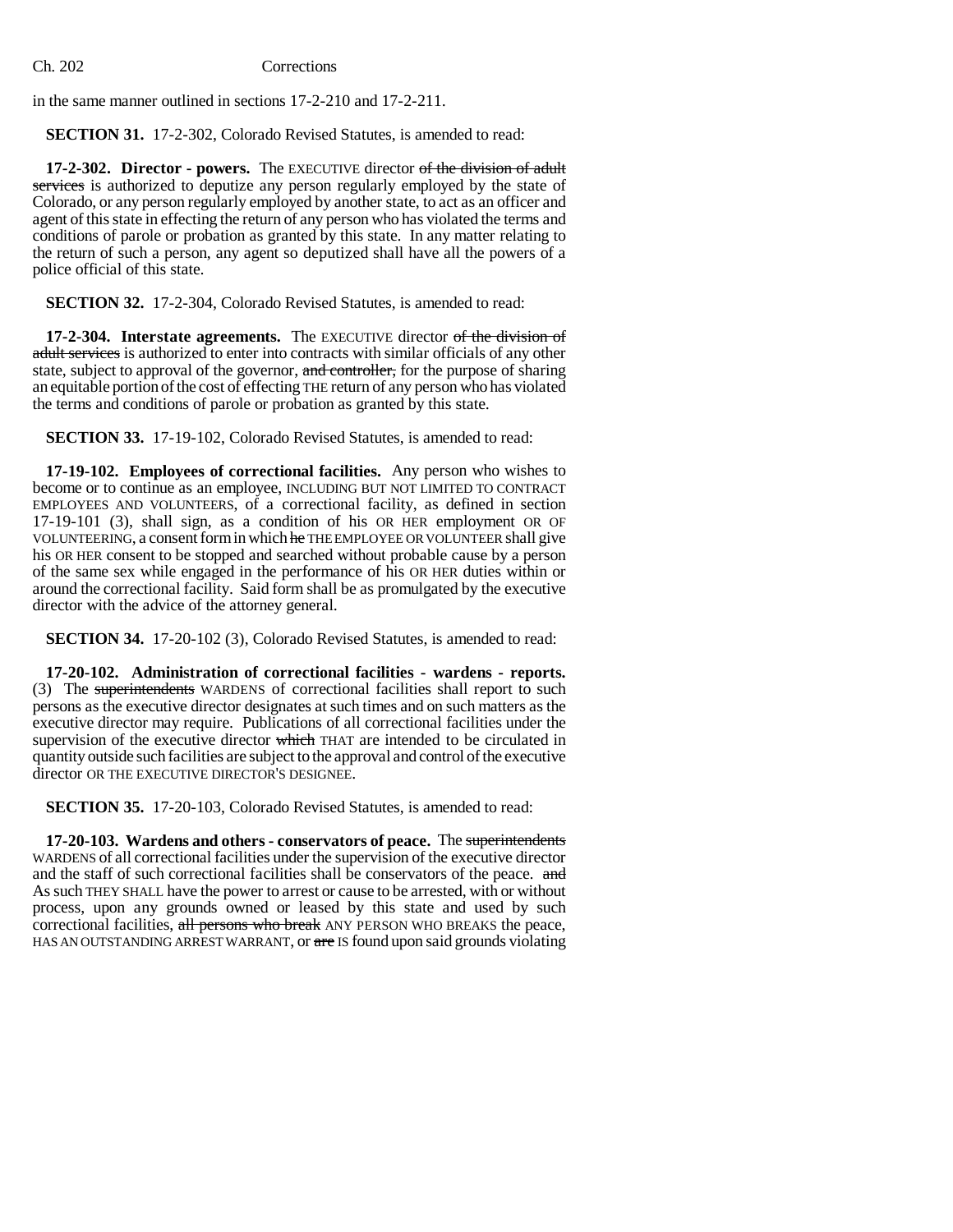any criminal law of this state and to take such persons before any court of competent jurisdiction for trial TURN SUCH PERSON OVER TO LOCAL LAW ENFORCEMENT FOR DETAINMENT AND DISPOSITION. LOCAL LAW ENFORCEMENT AUTHORITIES ARE OBLIGATED TO RESPOND AT THE FACILITIES' REQUEST TO CARRY OUT THE PROVISIONS OF THIS SECTION.

**SECTION 36.** 17-20-112, Colorado Revised Statutes, is amended to read:

**17-20-112. Wardens shall record infractions.** It is the duty of the superintendents WARDENS to keep a record in a book for that purpose of all infractions of the prison rules and regulations, as prescribed by the department.

**SECTION 37.** 17-20-114.5 (1), Colorado Revised Statutes, is amended to read:

**17-20-114.5. Restriction of privileges in correctional facilities - restriction of privileges because of lawsuit filed without justification.** (1) Any person convicted of a crime and confined in any state correctional facility listed in section 17-1-104.3 is not entitled to any privileges that may be made available by the department. If any such person is required by the department to perform any available labor, participate in any available educational program or work program, undergo any available counseling, or any one or a combination of the foregoing and such person does not perform the labor, participate in the program, undergo the counseling, or do any one or a combination of the foregoing as required by the department, the department shall deny specified privileges to such person. The privileges that the department shall deny to such person include, but are not limited to, television, radios, entertainment systems, eigarettes, and access to snacks. If the department denies television privileges, it may allow a person to watch television for educational purposes, including public television broadcasts transmitted to or available to the facility. A person who is physically unable to perform labor, participate in an educational program or work program, or undergo counseling may be allowed the privileges specified in this subsection (1). Nothing in this subsection (1) shall be construed to grant as a right any such labor, program, or counseling or any privileges listed in this subsection (1).

**SECTION 38.** 17-20-117, Colorado Revised Statutes, is amended to read:

**17-20-117. Labor of inmates - earnings.** Every able-bodied inmate shall be put to and kept at the work most suitable to such inmate's capacity and most advantageous to the people of this state. The earnings of such inmate, after deducting a sufficient amount thereof to pay and satisfy the cost of maintenance and retention, shall be given to the family of such inmate or the inmate's dependents, if any, but, if there are none, the same shall be accumulated and paid to such inmate upon discharge from the state correctional facilities. Inmates who work in the department of corrections shall not be entitled to any right, benefit, or privilege applicable to employees of the state of Colorado.

**SECTION 39.** 17-20-124, Colorado Revised Statutes, is amended to read:

**17-20-124. Visitors at correctional facilities.** The following persons are authorized to visit any correctional facilities under the supervision of the executive director at pleasure: The governor and the judges of the supreme court, court of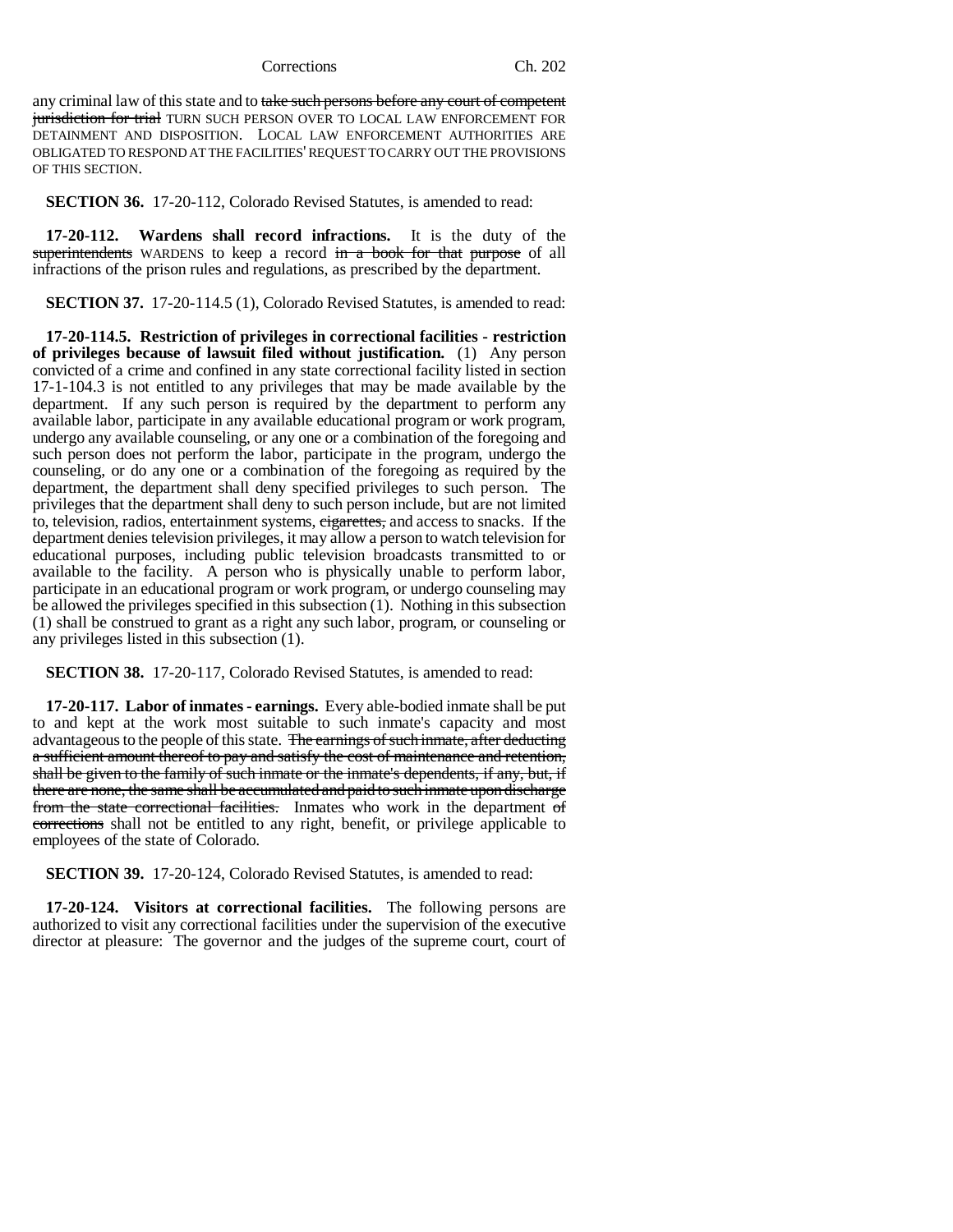appeals, and district courts. No other persons shall be permitted to go within a correctional facility where inmates are confined, except as otherwise provided under prison rules or by special permission of the superintendent. WARDEN.

**SECTION 40. Repeal.** 17-20-126, Colorado Revised Statutes, is repealed as follows:

**17-20-126. Correctional facilities for women.** All females sentenced to the custody of the executive director of the department of corrections shall serve the sentences imposed upon such persons in the correctional facilities appropriate for the confinement of female inmates as directed by the executive director.

**SECTION 41.** 17-20-127, Colorado Revised Statutes, is amended to read:

**17-20-127. Canteen, vending machine, and library fund created - receipts disbursements.** (1) There is hereby created in the state treasury a fund to be known as the canteen, VENDING MACHINE, and library fund, which fund shall be used to establish a canteen for the use and benefit of the inmates of Colorado state correctional facilities. The revenues derived from such canteen AND FROM VENDING MACHINES OPERATED IN VISITING AREAS are appropriated for the purposes set forth in subsection (2) of this section. Said canteen AND VENDING MACHINES shall be managed under rules prescribed by the executive director, pursuant to the "State Administrative Procedure Act", and it THEY shall not be operated in any manner for the personal profit of any employees of the department of corrections or any inmates of Colorado state correctional facilities.

(2) Items in the canteen AND IN VENDING MACHINES IN VISITOR AREAS may be sold to the inmates at a reasonable profit. Such profit shall be sufficient to fund all expenses of the canteen AND VENDING MACHINES including the cost of services of employees actually employed in the canteen AND TO SERVICE THE VENDING MACHINES IN THE VISITOR AREAS. Any profits arising from the operation of the canteen AND VENDING MACHINES shall be deposited in the canteen, VENDING MACHINE, and library fund and shall be used to purchase educational and recreational supplies and equipment and to supplement direct inmate needs.

(3) ARTICLE 8.5 OF TITLE 26, C.R.S., REGARDING VENDING FACILITIES IN STATE BUILDINGS, SHALL NOT APPLY TO VENDING MACHINES OPERATED IN VISITING AREAS OF ANY DEPARTMENT FACILITY.

**SECTION 42.** 17-22.5-404 (5), (6) (b), (6) (c), (6) (d), (6) (e), and (7), Colorado Revised Statutes, are amended to read:

**17-22.5-404. Parole guidelines**. (5) The division of adult services shall develop a form incorporating the guidelines set forth in subsections  $(2)$ ,  $(3)$ , and  $(4)$  of this section, which form shall be used by the members of the board when considering each application for parole. Such form shall be accompanied by the parolee's arrest record. Such form shall be made available to any member of the public who requests it.

(6) (b) In addition to the guidelines contained in subsections (2), (3), and (4) of this section, the division of criminal justice in the department of public safety shall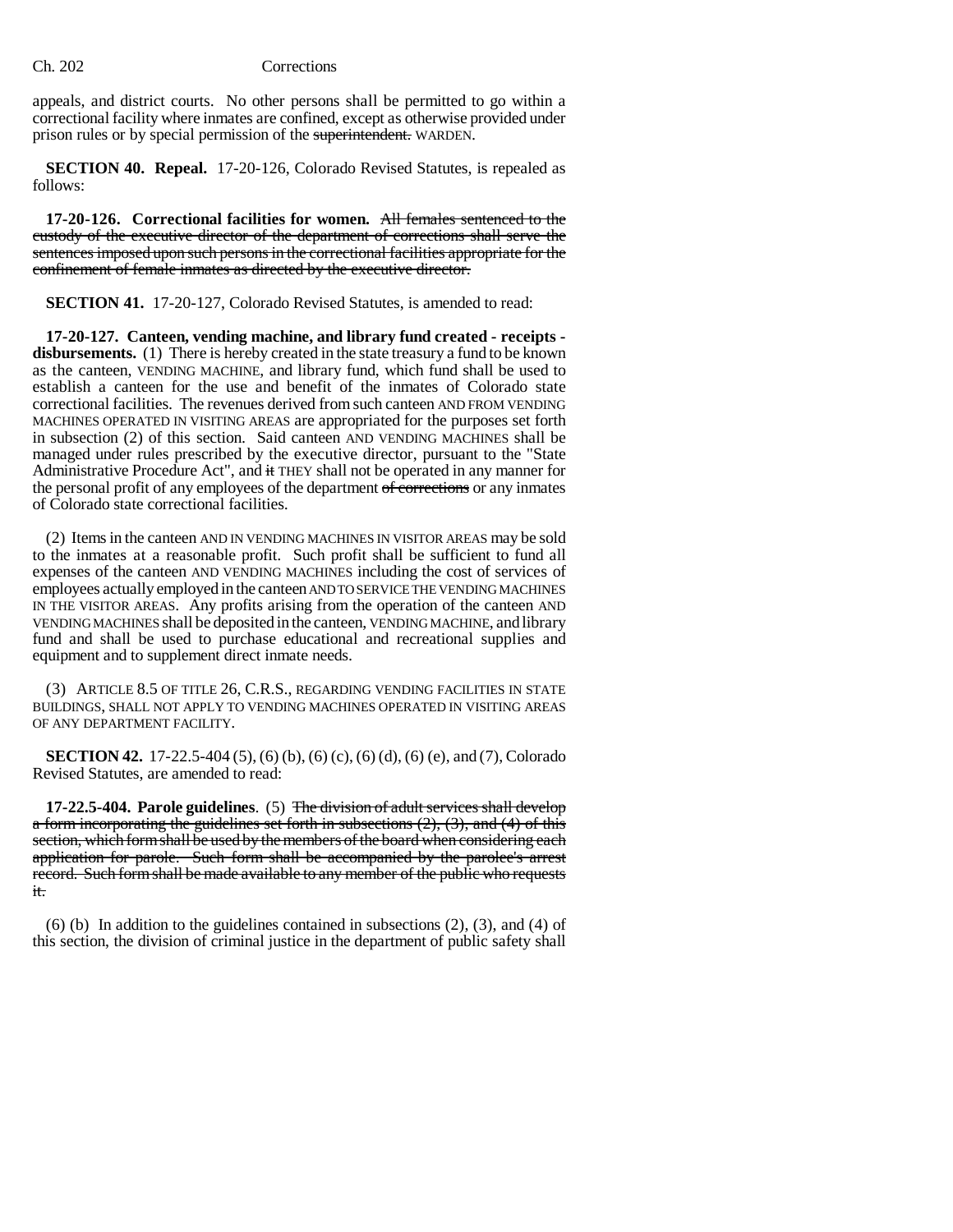develop objective parole criteria which shall also be used by the state board of parole in evaluating inmates for parole. Such criteria shall be subject to the approval of the Colorado commission on parole guidelines established pursuant to subsection (7) of this section. As used in this subsection (6), "objective parole criteria" means the criteria which statistically have been shown to be good predictors of risk to society of release on parole.

(c) The Colorado commission on parole guidelines shall also develop advisory guidelines to be used by the state board of parole in making parole decisions based upon other factors defined in this section.

(d) The division of criminal justice shall collect data on parole decisions and report the results of such data collection quarterly to the Colorado commission on parole guidelines STATE BOARD OF PAROLE AND THE DIVISION OF ADULT PAROLE. The state board of parole shall provide copies of the parole guidelines forms and parole action forms to the division for such purpose.

(e) The division of criminal justice shall validate the Colorado risk assessment scale whenever the predictive accuracy, as determined by data collection, falls below an acceptable level of predictive accuracy of the scale as determined by the Colorado commission on parole guidelines STATE BOARD OF PAROLE AND THE DIVISION OF ADULT PAROLE. Such validation shall be carried out at least every five years.

 $(7)$  (a) There is hereby established in the department of public safety the Colorado commission on parole guidelines. The commission shall consist of the attorney general who shall serve as chairperson, the executive director of the department of public safety, the executive director of the department of corrections, the chairperson of the state board of parole, the chairperson of a community corrections board, a parole officer, a law enforcement officer, and a private citizen. The latter four members shall be appointed by the governor and confirmed by the senate. The director of the division of criminal justice of the department of public safety shall serve as an ex officio member of the commission. THE DEPARTMENT OF CORRECTIONS, THE STATE BOARD OF PAROLE, THE DIVISION OF ADULT PAROLE, AND THE DIVISION OF CRIMINAL JUSTICE SHALL COOPERATE IN IMPLEMENTING ALL ASPECTS OF THIS SECTION.

(b) The commission established pursuant to this subsection  $(7)$  shall have the power to approve objective parole criteria, as defined in subsection (6) of this section, which are developed by the division of criminal justice.

**SECTION 43.** 17-23-101, Colorado Revised Statutes, is amended to read:

**17-23-101. Transfer of mentally ill or developmentally disabled inmates.** (1) The executive director, IN COORDINATION WITH THE EXECUTIVE DIRECTOR OF THE DEPARTMENT OF HUMAN SERVICES, is empowered when it is reported to the executive director by a superintendent and certified to by the prison physician that any person imprisoned in a correctional facility is mentally ill or retarded, to order said person transferred to the Colorado mental health institute at Pueblo, where said person shall remain for observation and examination for a period not to exceed thirty days, and it is the duty of the superintendent of said institute to make a written report to the executive director concerning the mental condition of said person immediately upon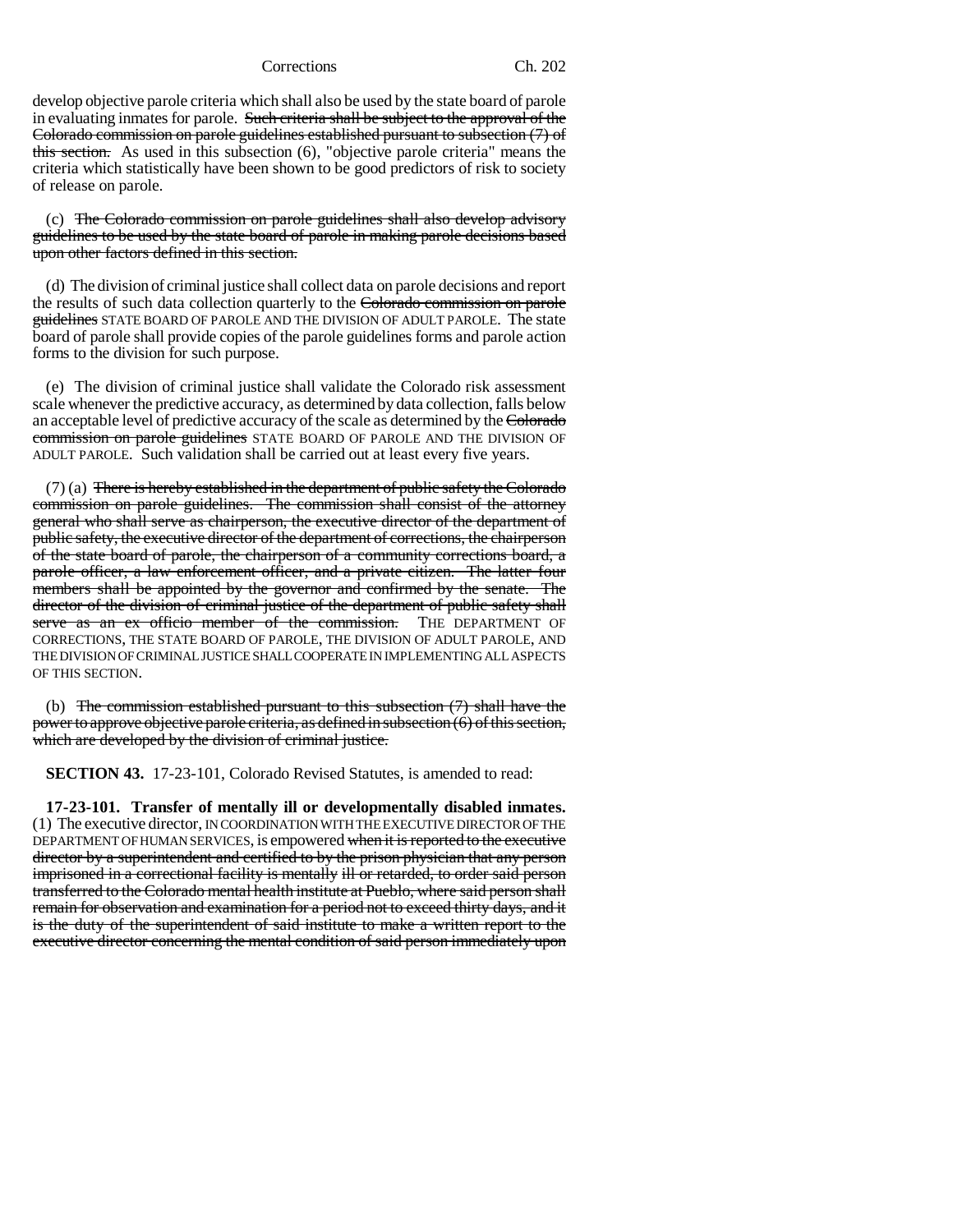the expiration of the period of observation and examination TO TRANSFER AN INMATE WHO IS MENTALLY ILL OR DEVELOPMENTALLY DISABLED AND CANNOT BE SAFELY CONFINED IN A CORRECTIONAL FACILITY TO AN APPROPRIATE FACILITY OPERATED BY THE DEPARTMENT OF HUMAN SERVICES FOR OBSERVATION AND STABILIZATION. THE COSTS ASSOCIATED WITH CARE PROVIDED IN THE FACILITY OPERATED BY THE DEPARTMENT OF HUMAN SERVICES SHALL CONTINUE TO BE CHARGED TO THE DEPARTMENT OF HUMAN SERVICES.

 $(2)$  If, from the report, the executive director is of the opinion that the prisoner is mentally ill or retarded and cannot be well taken care of in a correctional facility, it is his duty to place said mentally ill or retarded prisoner without delay in an institution for the care and treatment of the mentally ill or retarded, there to be treated and confined to the extent necessary for the protection of society. Upon recovery of said mentally ill or retarded prisoner, he shall be returned to the correctional facility from which he was sent for the purpose of serving out his sentence if the same has not expired, and the expense of transferring said prisoner to and from, and maintaining him in, such institution shall be paid out of any money appropriated for the expense or maintenance of the department.

(3) The executive director is further empowered, when it is reported to him that any mentally ill or retarded person is so dangerous that he cannot be safely confined in any other facility or institution for the care and treatment of the mentally ill or retarded, to order, subject to the approval of the executive director of the department of human services, said mentally ill or retarded person transferred to the Colorado mental health institute at Pueblo or Colorado mental health institute at Fort Logan for safekeeping. EXCEPT WHEN A PERSON IS SERVING A SENTENCE TO THE DEPARTMENT CONCURRENTLY WITH A COMMITMENT TO THE DEPARTMENT OF HUMAN SERVICES, no person who is adjudged to be mentally ill by a court of competent jurisdiction shall be transferred to any penal institution or reformatory CORRECTIONAL FACILITY, except upon a finding that he THE PERSON is so dangerous that he OR SHE cannot be safely confined in the Colorado mental health institute at Pueblo or Fort Logan. A hearing on the dangerousness of the patient shall be conducted pursuant to the provisions of section 17-23-103.

(4) Any mentally ill or retarded person who has been previously transferred from an institution for the care and treatment of the mentally ill or retarded to a correctional facility shall be transferred by the executive director to the Colorado mental health institute at Pueblo or Fort Logan unless he is found, pursuant to section 17-23-103, to be so dangerous that he cannot be safely confined in said institute.

**SECTION 44.** 17-23-102, Colorado Revised Statutes, is amended to read:

**17-23-102. Transfer of recovered inmate.** When the superintendent of any institution or facility in which any person has been placed by transfer from a correctional facility, as provided in section 17-23-101, is of the opinion that said person is no longer mentally ill or retarded STABILIZED, it is the duty of said superintendent to give written notice of such recovery to the respective superintendent of said correctional facility EXECUTIVE DIRECTOR who shall transfer said person to the place of former commitment for the purpose of serving out said person's sentence, if the same has not expired.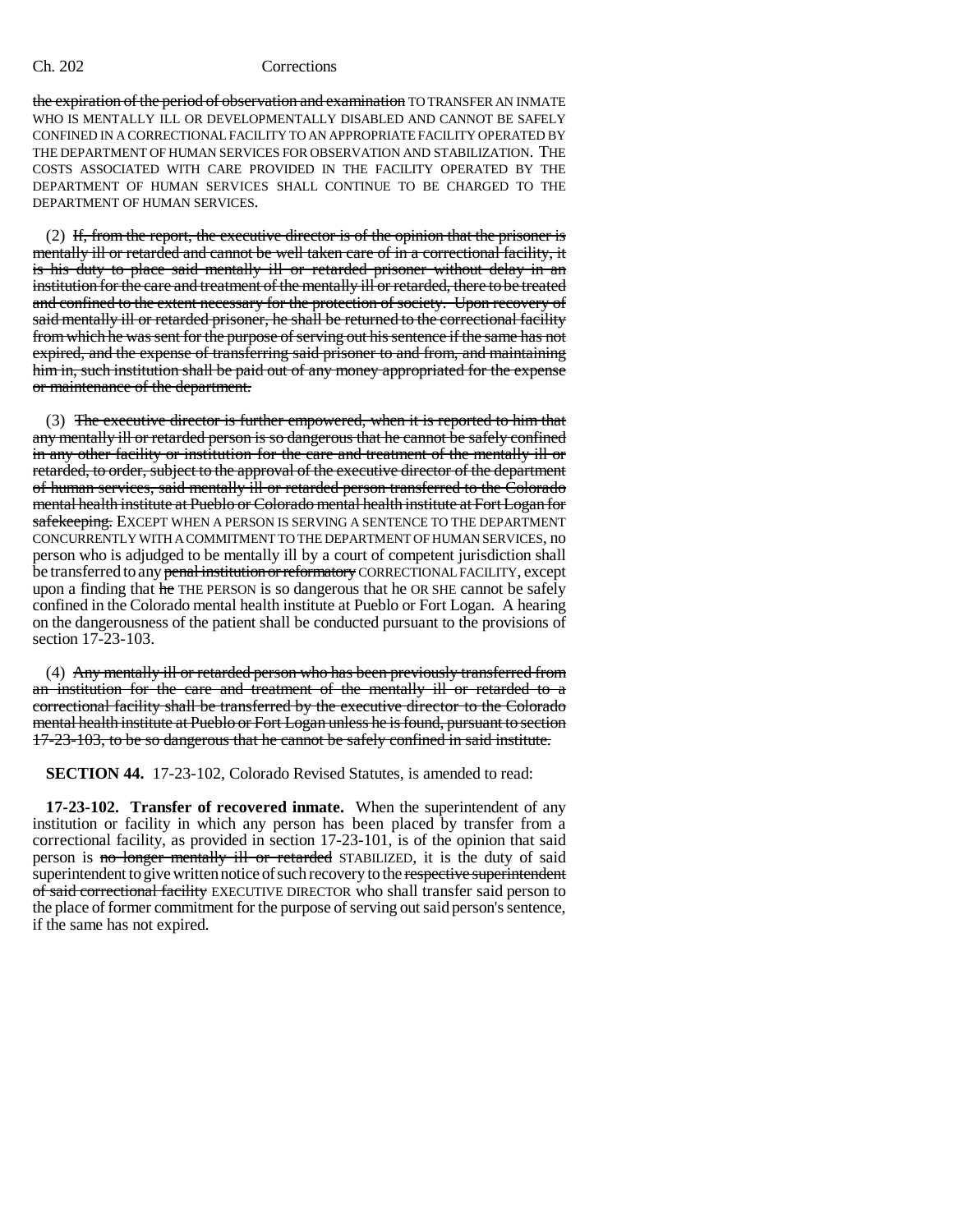**SECTION 45.** 17-25-103, Colorado Revised Statutes, is amended to read:

**17-25-103. Placement limitations.** No adult felony violent or sex offender shall be placed by the department in a minimum security facility located in any county without first having been placed in at least one more restrictive setting for not less than six months. Said six-month time period shall include any time spent by the inmate in any diagnostic unit operated by the department. The six-month requirement may be waived only with the approval of the executive director. of the department, the chief of the diagnostic unit, and the officer in charge of the receiving minimum security facility.

**SECTION 46.** 17-29-101, Colorado Revised Statutes, is amended to read:

**17-29-101. Legislative declaration.** The general assembly hereby finds and declares that the people of this state would benefit from a program to reclaim and maintain the land and resources of public entities within this state; that the executive director of the department has custody over inmates, both male and female, who could be utilized as a labor force in such a program; that such a program would reinforce the rehabilitation of such inmates, provide work skills, and instill a work ethic in the inmates, thereby facilitating their readjustment to society; and that work assignments involving physical labor will assist the executive director and the superintendents WARDENS in the management of correctional facilities under their supervision. To these ends, it is the purpose of this article to create within the department physical labor work programs, including an intensive labor work program for all inmates sentenced to the department, including repeat offenders and parole violators as well as those inmates who demonstrate behavior inconsistent with the rules of the department or any of its facilities, which utilize the physical labor of inmates. The executive director or the executive director's designee may appoint facility superintendents WARDENS, responsible for the administration of correctional facilities, to perform the duties and functions set forth in this article.

**SECTION 47.** 17-29-103 (1) and (2), Colorado Revised Statutes, are amended to read:

**17-29-103. Executive director to establish work program.** (1) The executive director may establish an intensive labor work program at all facilities, utilizing the physical labor of able-bodied offenders, which will be directed toward the reclamation and maintenance of land and resources, including but not limited to those of any federal, state, or local governmental agency or nonprofit agency within this state, and which will be administered by the various superintendents WARDENS responsible for the administration of any correctional facility. Such intensive labor work program shall be operated on an incentive basis so that an offender assigned to the intensive labor work program who demonstrates that he or she is willing to modify his or her behavioral patterns, to cooperate in his or her rehabilitation, and to learn both a work ethic and a job skill becomes eligible for reassignment from the intensive labor work program.

(2) Immediately after the evaluation and diagnosis required by section 16-11-308 (2), C.R.S., and initial placement at a correctional facility, every able-bodied offender may, by departmental classification action, be assigned to and shall participate in the intensive labor work program for a period of not less than thirty days; except that the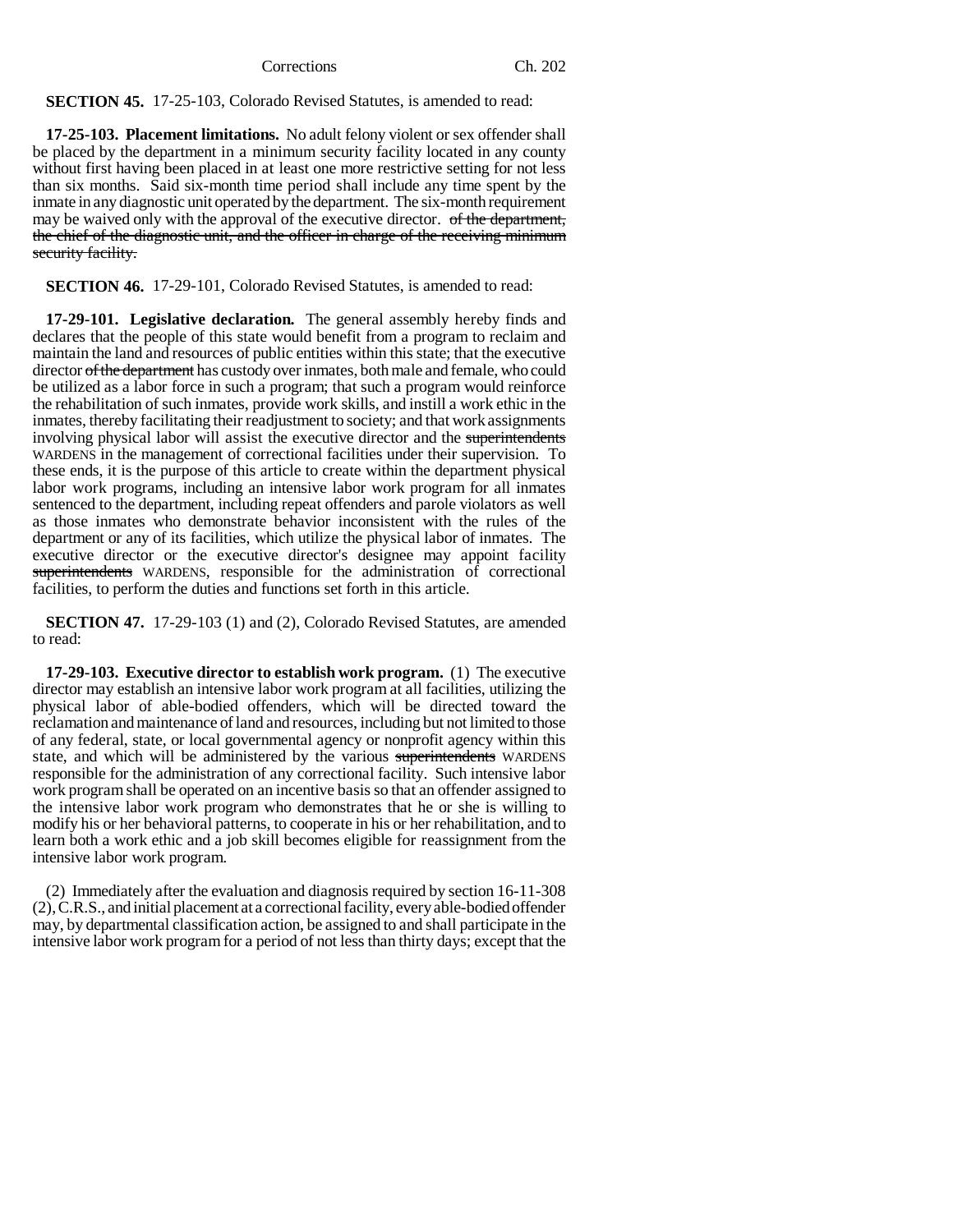executive director or the superintendents WARDENS responsible for the administration of correctional facilities may waive or delay an offender's initial assignment to the intensive labor work program for the good of the department. Offenders assigned to the intensive labor work program will be compensated at a rate set in accordance with the regulations of the department concerning offender pay, including but not limited to provisions concerning deductions and reimbursement for care claims.

**SECTION 48.** The introductory portion to 17-29-105 (1), Colorado Revised Statutes, is amended to read:

**17-29-105. Minimum security off-grounds work programs - authorized.** (1) The executive director may establish an off-grounds work program for ANY APPROPRIATE MINIMUM AND MINIMUM-RESTRICTIVE inmates. at any of the minimum security facilities. The purpose of the program is to provide employment opportunities for the SUCH inmates, at such facilities, to reinforce the rehabilitation of such inmates, and to provide inmates with the necessary skills and appropriate work ethics in reentering the work force and their communities. Under the program, inmates may be assigned to appropriate work assignments requested by any federal, state, or local governmental agency or nonprofit agency. Appropriate work assignments shall be determined by the executive director. Requests from agencies and agency agreements with the department of corrections shall comply with criteria established by the executive director pursuant to section 17-20-115; except that such criteria may include but is not limited to the following requirements:

**SECTION 49. Repeal.** Article 30.5 of title 17, Colorado Revised Statutes, is repealed.

**SECTION 50.** 17-31-103 (1) (c), Colorado Revised Statutes, is amended to read:

**17-31-103. Volunteers - rehabilitation and transition - programs.** (1) Each division shall facilitate, where practicable, the use of volunteers to assist and participate in the development and implementation of programs for the rehabilitation and transition of and growth of support groups and systems for adult and juvenile offenders in the following institutions and programs:

(c) The adult parole program of the division of adult services PAROLE within the department; of corrections;

**SECTION 51.** 17-31-104 (1), Colorado Revised Statutes, is amended to read:

**17-31-104. Right to visit offenders.** (1) A volunteer who has completed minimum training from an approved volunteer organization may visit any offender or offenders to whom such volunteer has been assigned at any institution and in any program utilizing volunteers as set forth in section 17-31-103, subject to reasonable times and for purposes within such guidelines as may be prescribed by the division of adult services PAROLE within the department, of corrections, if such volunteer presents no security risk to such institution or program and has received basic training in volunteer services. Nothing in this section shall restrict the right of a superintendent WARDEN of any facility or program from denying access to a facility or program to a volunteer seeking to visit any offender or offenders.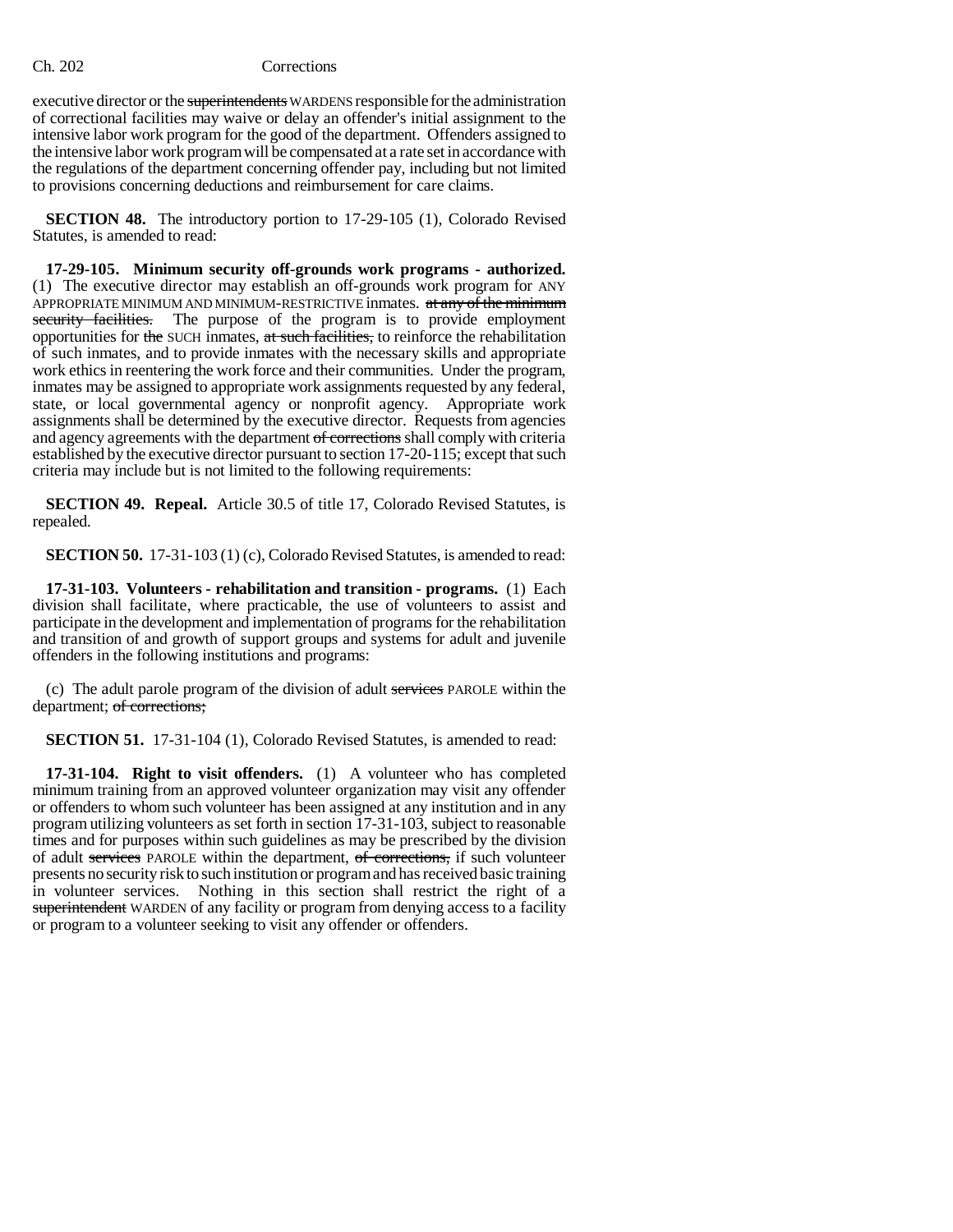**SECTION 52.** 17-32-102, Colorado Revised Statutes, is amended to read:

**17-32-102. Legislative declaration.** The general assembly hereby finds and declares that illiteracy is a problem in today's society and a particular problem among persons in correctional facilities. The general assembly further finds and declares that illiteracy among persons in the custody of the department of corrections contributes to their frustration and the likelihood of their return to criminal activity. It is therefore the intent of the general assembly in enacting this article to develop and implement a comprehensive competency-based education program to combat illiteracy among persons in correctional facilities so that they can become more productive members of society when released from said facilities. REINTEGRATED INTO THE COMMUNITY.

**SECTION 53. Repeal.** 17-32-103 (2) and (3), Colorado Revised Statutes, are repealed as follows:

**17-32-103. Definitions.** As used in this article, unless the context otherwise requires:

(2) "Correctional education program director" means the head of the division of correctional education appointed pursuant to section 17-32-104.

(3) "Division" means the division of correctional education created in section 17-32-104.

**SECTION 54. Repeal.** 17-32-104, Colorado Revised Statutes, is repealed.

**SECTION 55.** The introductory portion to 17-32-105 (1) and 17-32-105 (1) (a) and (3) (b) (II), Colorado Revised Statutes, are amended to read:

**17-32-105. Development of correctional education program - goals and objectives.** (1) On and after July 1, 1990, the division PROGRAM shall have responsibility for the provision of educational services to persons in correctional facilities under the control of the department and for the development and implementation of a comprehensive competency-based education program, which program shall conform to the goals and objectives outlined in this subsection (1). The correctional education program may be implemented in phases with the goals and objectives implemented in all facilities in the order specified in this subsection (1); except that the goal and objective stated in paragraph (a) of this subsection (1) shall be implemented in all correctional facilities no later than July 1, 1991, and the entire program shall be completely implemented in all correctional facilities no later than July 1, 1992. The division PROGRAM shall continue to operate instructional services currently offered in correctional facilities until such services are incorporated in or replaced by instructional services offered under the correctional education program. The CORRECTIONAL EDUCATION program developed and implemented by the division shall encompass the following goals and objectives:

(a) First, to ensure that every person INMATE in a correctional facility shall receive APPROPRIATE academic services mandated by federal or state statutes, regulations, or orders;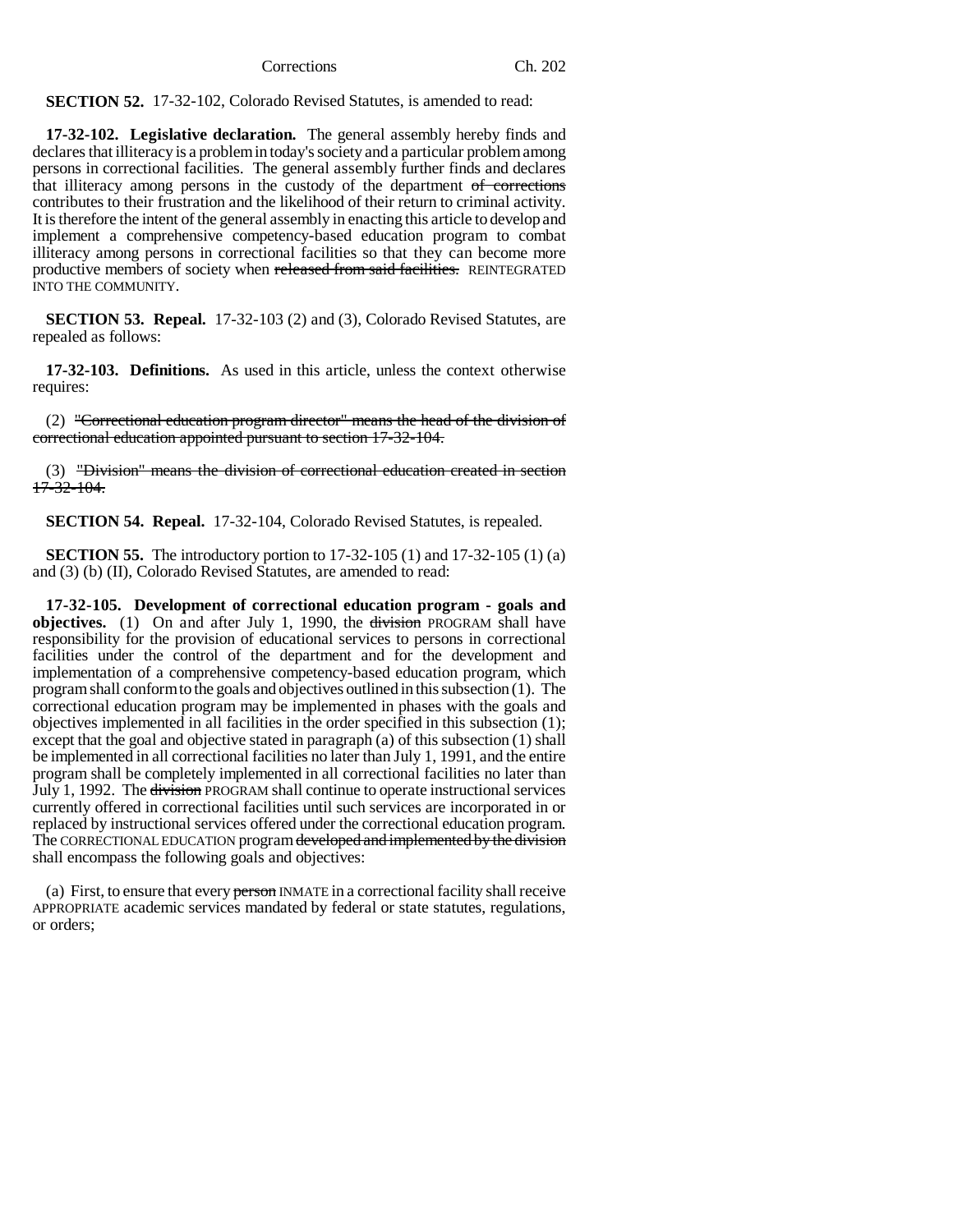(3) (b) (II) Is specifically exempted by the  $division$  PROGRAM from participation for security or health reasons;

**SECTION 56.** The introductory portion to 17-32-106 (1) and 17-32-106 (1) (d), (1) (f), and (1) (i), Colorado Revised Statutes, are amended to read:

**17-32-106. Powers and duties of the program.** (1) In connection with the development and implementation of the correctional education program, the division PROGRAM shall have the following powers and duties:

(d) To accept moneys from the federal government as well as contributions, grants, gifts, bequests, and donations from individuals, private organizations, and foundations and do all things necessary, not inconsistent with this article or any other laws of this state, in order to avail itself of such federal moneys under any federal legislation. All moneys accepted by the division PROGRAM shall be transmitted to the state treasurer for credit to the correctional education program fund.

(f) To expend moneys appropriated to the division PROGRAM by the general assembly, including moneys in the correctional education program fund, for the purpose of implementing the correctional education program;

(i) To exercise any other powers or perform any other duties which THAT are consistent with the purposes for which the division PROGRAM was created and which THAT are reasonably necessary for the fulfillment of the division's PROGRAM'S responsibilities under this article.

**SECTION 57.** 17-32-107, Colorado Revised Statutes, is amended to read:

**17-32-107. Correctional education program fund.** There is hereby created in the state treasury the correctional education program fund, which shall be administered by the division PROGRAM and which THAT shall consist of all moneys received by the division PROGRAM from the federal government and from contributions, grants, gifts, bequests, and donations from individuals, private organizations, and foundations. The moneys in the fund shall be subject to annual appropriation by the general assembly to the division PROGRAM for the purpose of developing and implementing a correctional education program. Any moneys not appropriated or not expended at the end of the fiscal year shall remain in the fund and shall not be transferred to or revert to the general fund of the state. Any interest earned on the investment or deposit of moneys in the fund shall remain in the fund and shall not be credited to the general fund of the state.

**SECTION 58.** 18-8-204 (2), Colorado Revised Statutes, is amended BY THE ADDITION OF A NEW PARAGRAPH to read:

**18-8-204. Introducing contraband in the second degree.** (2) "Contraband" as used in this section means any of the following, but does not include any article or thing referred to in section 18-8-203:

(m) FOR PURPOSES OF A FACILITY OF THE DEPARTMENT OF CORRECTIONS, ANY CIGARETTES OR TOBACCO PRODUCTS, AS DEFINED IN SECTION 39-28.5-101(5),C.R.S.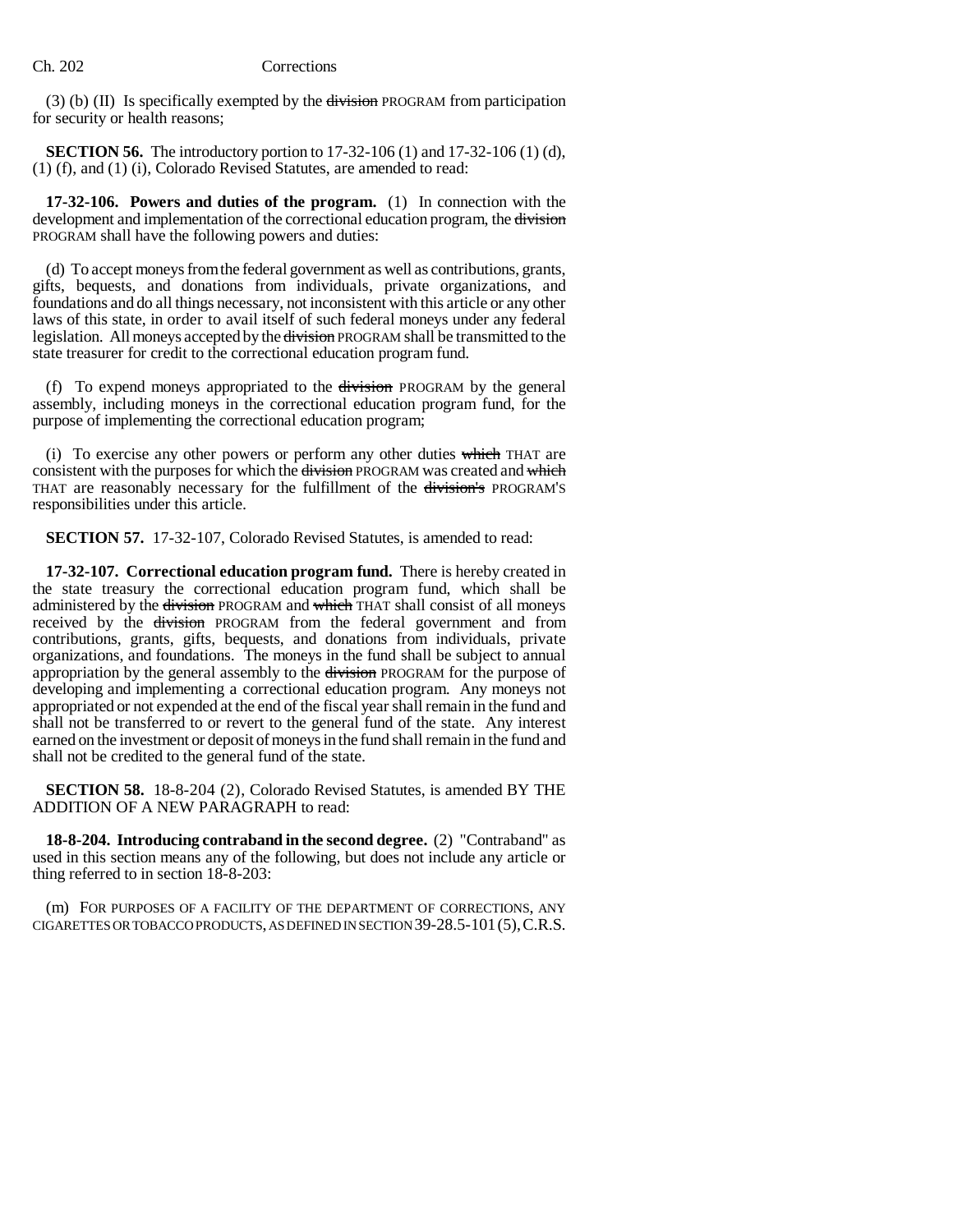**SECTION 59.** 16-3-107.5 (3) (b), Colorado Revised Statutes, is amended, and the said 16-3-107.5 is further amended BY THE ADDITION OF A NEW SUBSECTION, to read:

**16-3-107.5. Transportation of prisoners.** (3) Whenever a prisoner is transported by a contracting entity, the prisoner:

(b) Shall wear a seat belt;

(3.5) ANY VEHICLE IN WHICH ONE OR MORE PRISONERS ARE BEING TRANSPORTED BY A CONTRACTING ENTITY SHALL ONLY CONTAIN AS MANY INDIVIDUALS AS THE VEHICLE WAS DESIGNED TO CARRY.

**SECTION 60.** The introductory portion to 16-16-103 (2) and 16-16-103 (3) (a), Colorado Revised Statutes, are amended to read:

**16-16-103. Place of confinement - extension of limits.** (2) The superintendents, in the exercise of their discretion and with the assistance of the director of the division of adult services PAROLE, may extend the limits of confinement of any inmate in the following instances:

(3) (a) Any inmate who is allowed to participate in such paid employment or in such job training for which a subsistence allowance is paid in connection with the job training shall pay over to the respective superintendent or the director of the division of adult services PAROLE all moneys received from such paid employment or job training; except that the inmate may retain that part of the moneys so received which the superintendent or the director of the division of adult services deems necessary for expenses connected with the employment or job training. These expenses shall include, but not be limited to, travel expenses, food expenses, clothing, tools, and safety equipment.

**SECTION 61.** 17-22.5-202 (1), Colorado Revised Statutes, is amended to read:

**17-22.5-202. Ticket to leave - discharge - clothes, money, transportation.** (1) Ten days prior to the date on which any inmate confined in a correctional facility is entitled to be discharged or to be paroled from said correctional facility, the executive director or the executive director's designee shall give such inmate a ticket of leave therefrom, which shall entitle the inmate to depart from said correctional facility. The executive director or the executive director's designee shall at the same time furnish such inmate with suitable clothing and may furnish transportation, at the expense of the state, from the place at which said correctional facility is located to the place of the inmate's residence in Colorado, or any other place in Colorado. The executive director or the executive director's designee shall also furnish to any inmate being discharged, other than a parolee, one hundred dollars. The executive director or the executive director's designee may furnish any inmate being released on parole a reasonable sum of money not to exceed one hundred dollars; except that, if the executive director or the executive director's designee furnishes less than one hundred dollars, the difference between one hundred dollars and the amount furnished shall be credited to an account for such parolee. Notwithstanding any other provision of this subsection (1), if the inmate has previously been returned to custody in a correctional facility after being paroled and before the completion of his or her period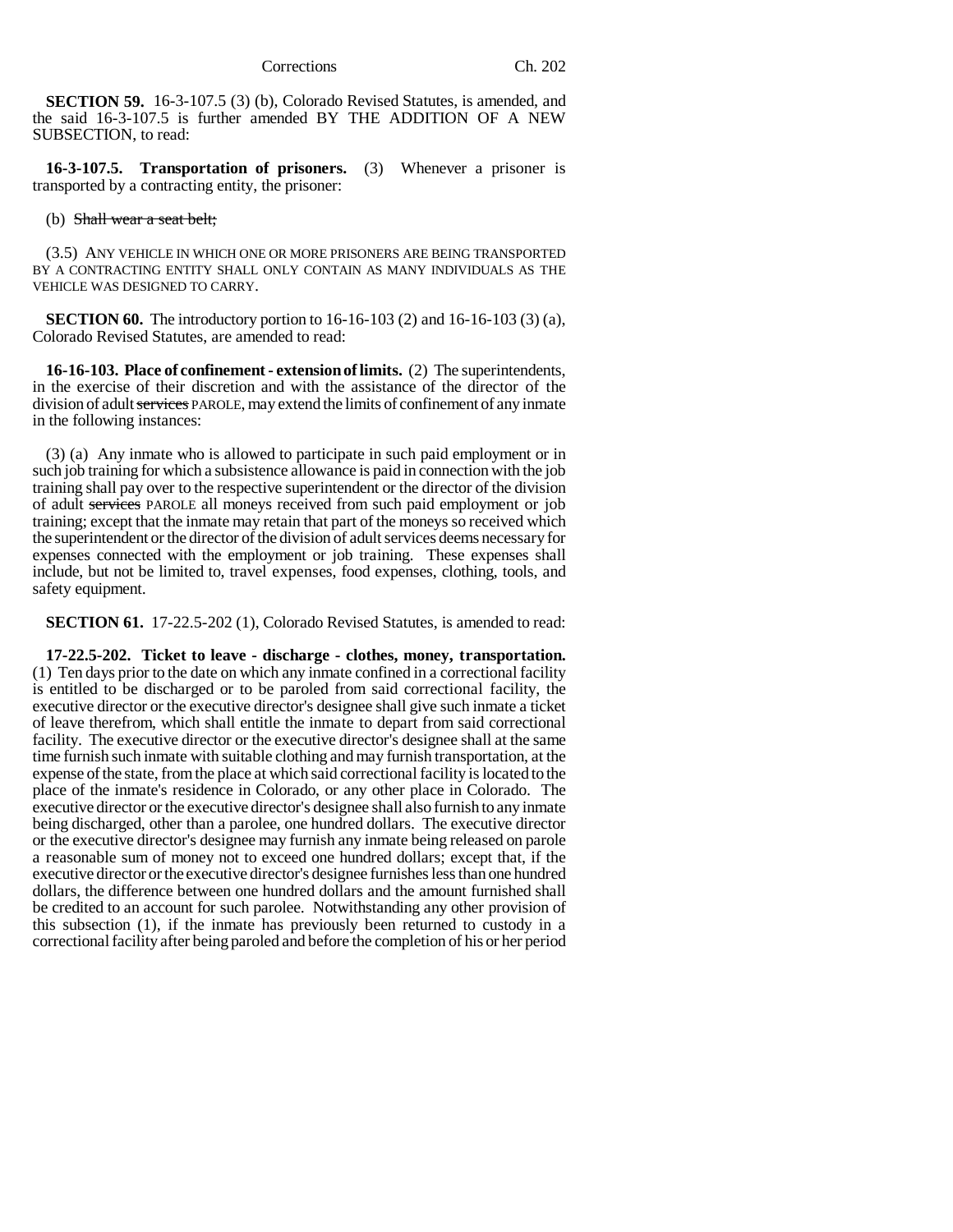of parole and previously received such sum of money, the executive director or the executive director's designee shall not furnish a sum of money to the inmate. The executive director or the executive director's designee shall certify any amount so credited to the division of adult services PAROLE, and any such amount shall be distributed to an inmate in accordance with rules promulgated by the department.

**SECTION 62.** 27-22.5-303 (1), (2), (4), and (7), Colorado Revised Statutes, are amended to read:

**17-22.5-303. Parole.** (1) As to any person sentenced for a class 2, class 3, class 4, or class 5 felony committed on or after July 1, 1979, but before July 1, 1981, the division of adult services PAROLE shall provide a one-year period of parole supervision and assistance in securing employment, housing, and such other services as may effect the successful reintegration of such offender into the community while recognizing the need for public safety; except that the state board of parole may discharge an offender at any time during the year upon a determination that the offender has been sufficiently rehabilitated and reintegrated into society and can no longer benefit from parole supervision. The conditions of parole for any such person shall be established by the state board of parole prior to his release from incarceration. Upon a determination that the conditions of parole have been violated in any parole revocation proceeding, the state board of parole shall continue the parole in effect, modify the conditions of parole if circumstances then shown to exist require such modifications, or revoke the parole and order the return of the offender to the institution in which he was originally received for a period of not more than six months. For second and subsequent revocations of parole, the offender shall be reincarcerated; but in no event shall any such person spend more than one year under parole supervision and reincarceration as provided in this section. The good time deduction authorized by section 17-22.5-301 shall apply to periods of reincarceration provided for in this section.

(2) As to any person sentenced for a class 2, class 3, class 4, or class 5 felony committed on or after July 1, 1981, and before July 1, 1984, the division of adult services PAROLE shall provide a one-year period of parole supervision and assistance in securing employment, housing, and such other services as may effect the successful reintegration of such offender into the community while recognizing the need for public safety; except that the state board of parole may discharge an offender at any time during the year upon a determination that the offender has been sufficiently rehabilitated and reintegrated into society and can no longer benefit from parole supervision. The conditions of parole for any such person shall be subject to section 17-2-201 (5) (b) and (5) (c) prior to his release from incarceration; but in no event shall any such person whose initial parole has not been revoked spend more than one year under parole supervision, as provided in this section. Upon a determination that the conditions of parole have been violated in any such parole revocation proceeding, the state board of parole shall continue the parole in effect, modify the conditions of parole if circumstances then shown to exist require such modifications, or revoke the parole and order the return of the offender to the institution in which he was originally received for a period of not more than two years; but in no event shall any period of reincarceration, subsequent term of parole, and sentence actually served exceed the sentence imposed pursuant to section 18-1-105, C.R.S. The good time deduction authorized by section 17-22.5-301 shall apply to periods of reincarceration provided for in this section.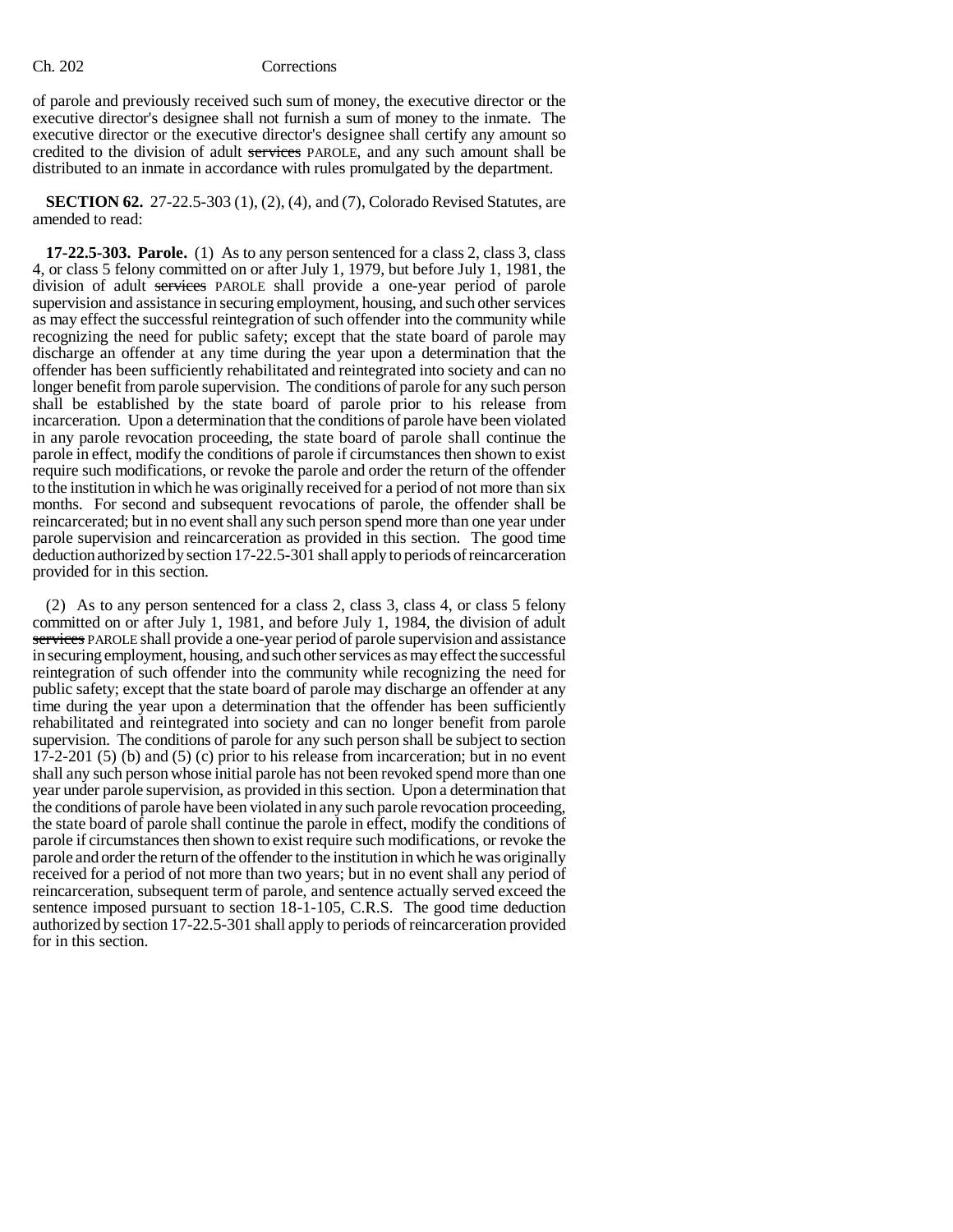(4) As to any person sentenced for a class 2, class 3, class 4, or class 5 felony committed on or after July 1, 1984, but before July 1, 1985, the division of adult services PAROLE shall either release an offender on his parole eligibility date, pursuant to the determination made by the state board of parole, or shall provide up to three years of parole for any offender who is determined by the state board of parole to present a high risk to the general population upon release from incarceration. For persons who are provided parole, the division of adult services PAROLE shall provide a period of up to three years of parole supervision and assistance in securing employment, housing, and such other services as may effect the successful reintegration of such offender into the community while recognizing the need for public safety. The conditions for parole for any such offender under this subsection (4) shall be established pursuant to section  $17$ -2-201 (5) (b) and (5) (c) by the state board of parole prior to his release from incarceration. Upon a determination that the conditions of parole have been violated in a parole revocation proceeding, the state board of parole shall continue the parole in effect, modify the conditions of parole if circumstances then shown to exist require such modifications, or revoke the parole and order the return of the offender to the institution in which he was originally received for a period of not more than five years. In no event shall any period of reincarceration, subsequent term of parole, and sentence actually served exceed the sentence imposed pursuant to section 18-1-105, C.R.S. The state board of parole may discharge an offender granted parole under this section at any time during the term of parole upon a determination that the offender has been sufficiently rehabilitated and reintegrated into society and can no longer benefit from parole supervision. The good time deduction authorized by section 17-22.5-301 shall apply to periods of reincarceration provided for in this section.

(7) For persons who are granted parole pursuant to subsection (6) of this section, the division of adult services PAROLE shall provide a period of up to five years of parole supervision and assistance in securing employment, housing, and such other services as may effect the successful reintegration of such offender into the community while recognizing the need for public safety. The conditions for parole for any such offender under this subsection (7) shall be established pursuant to section 17-22.5-404 by the state board of parole prior to such offender's release from incarceration. Upon a determination that the conditions of parole have been violated in a parole revocation proceeding, the state board of parole shall continue the parole in effect, modify the conditions of parole if circumstances then shown to exist require such modifications, which circumstances shall be set forth in writing, or revoke the parole and order the return of the offender to a place of confinement designated by the executive director for a period of not more than five years. In computing the period of reincarceration for an offender other than an offender sentenced for a nonviolent felony offense, as defined in section 17-22.5-405 (5), the time between the offender's release on parole and the revocation of such parole shall not be considered to be any part of the term of the sentence. In no event shall any period of reincarceration and sentence actually served exceed the sentence imposed pursuant to section 18-1-105, C.R.S. The state board of parole may discharge an offender granted parole under this section at any time during the term of parole upon a determination that the offender has been sufficiently rehabilitated and reintegrated into society and can no longer benefit from parole supervision.

**SECTION 63.** 17-22.5-403 (6), (8), and (9) (c), Colorado Revised Statutes, are amended to read: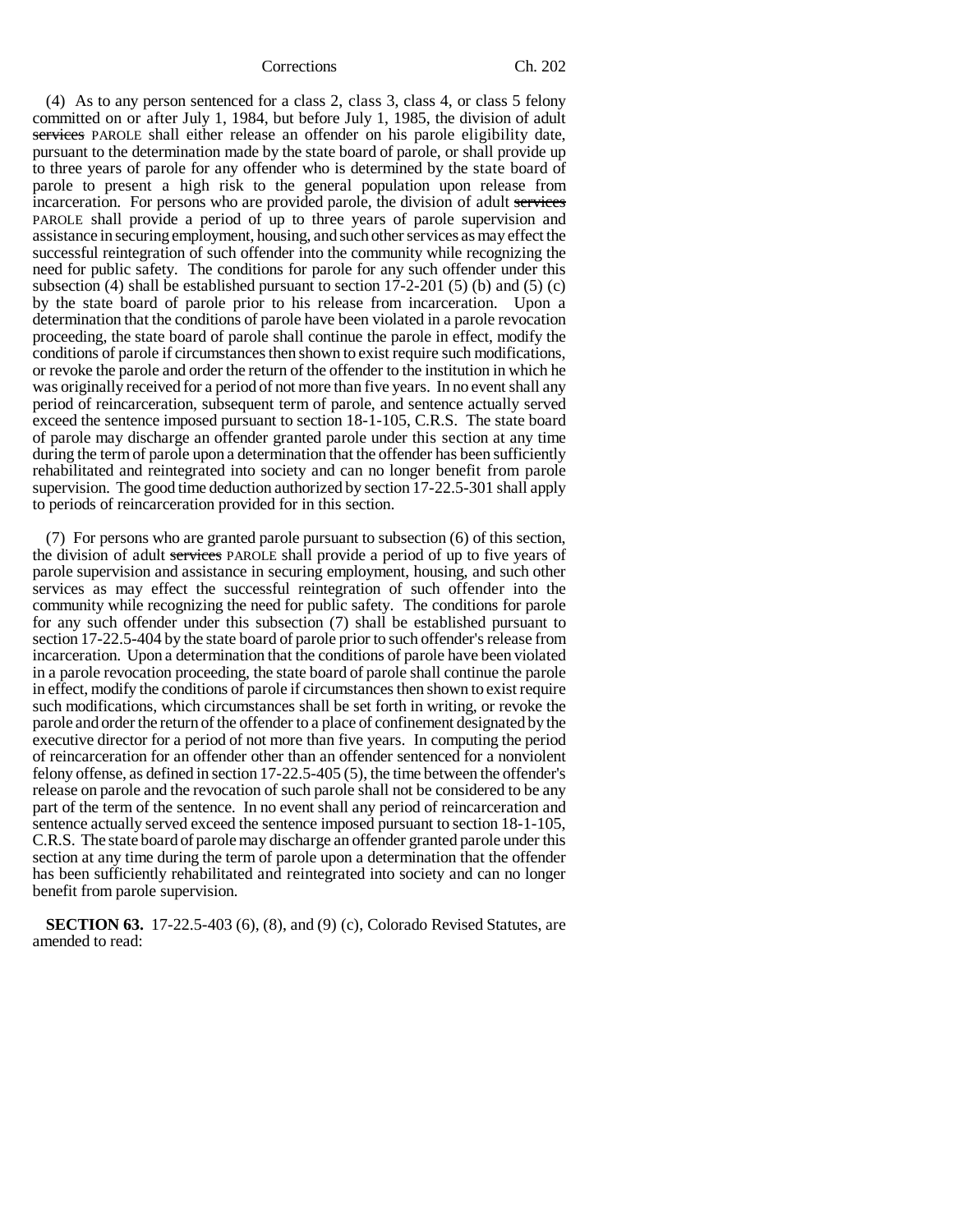**17-22.5-403. Parole eligibility.** (6) For persons who are granted parole pursuant to subsection (5) of this section, the division of adult services PAROLE shall provide parole supervision and assistance in securing employment, housing, and such other services as may affect the successful reintegration of such offender into the community while recognizing the need for public safety. The conditions for parole for any such offender under this subsection (6) shall be established pursuant to section 17-22.5-404 by the state board of parole prior to such offender's release from incarceration. Upon a determination that the conditions of parole have been violated in a parole revocation proceeding, the state board of parole shall continue the parole in effect, modify the conditions of parole if circumstances then shown to exist require such modifications, which circumstances shall be set forth in writing, or revoke the parole and order the return of the offender to a place of confinement designated by the executive director for any period of time up to the period remaining on such person's sentence until the discharge date as determined by section 17-22.5-402 or one year, whichever is longer. In computing the period of reincarceration for an offender other than an offender sentenced for a nonviolent felony offense, as defined in section 17-22.5-405 (5), the time between the offender's release on parole and the revocation of such parole shall not be considered to be part of the term of the sentence. The state board of parole may discharge an offender granted parole under this section at any time during the term of parole upon a determination that the offender has been sufficiently rehabilitated and reintegrated into society and can no longer benefit from parole supervision.

(8) (a) For persons who are granted parole pursuant to paragraph (a) of subsection (7) of this section, the division of adult services PAROLE shall provide parole supervision and assistance in securing employment, housing, and such other services as may affect the successful reintegration of such offender into the community while recognizing the need for public safety. The conditions for parole for any such offender under this paragraph (a) shall be established pursuant to section 17-22.5-404 by the state board of parole prior to such offender's release from incarceration. Upon a determination that the conditions of parole have been violated in a parole revocation proceeding, the state board of parole shall continue the parole in effect, modify the conditions of parole if circumstances then shown to exist require such modifications, which circumstances shall be set forth in writing, or revoke the parole and order the return of the offender to a place of confinement designated by the executive director for any period of time up to the period remaining on such person's mandatory period of parole established in section 18-1-105 (1) (a) (V), C.R.S. Any offender who has been reincarcerated due to a parole revocation pursuant to this paragraph (a) shall be eligible for parole at any time during such reincarceration. The state board of parole may discharge an offender granted parole under this section at any time during the term of parole upon a determination that the offender has been sufficiently rehabilitated and reintegrated into society and can no longer benefit from parole supervision. In making any such determination, the state board of parole shall make written findings as to why such offender is no longer in need of parole supervision.

(b) For sex offenders, as defined in section 16-13-803 (4), C.R.S., who are convicted of an offense committed on or after November 1, 1998, and who are granted parole pursuant to paragraph (b) of subsection (7) of this section, the division of adult services PAROLE shall provide parole supervision and assistance in securing employment, housing, and such other services as may affect the successful reintegration of the sex offender into the community while recognizing the need for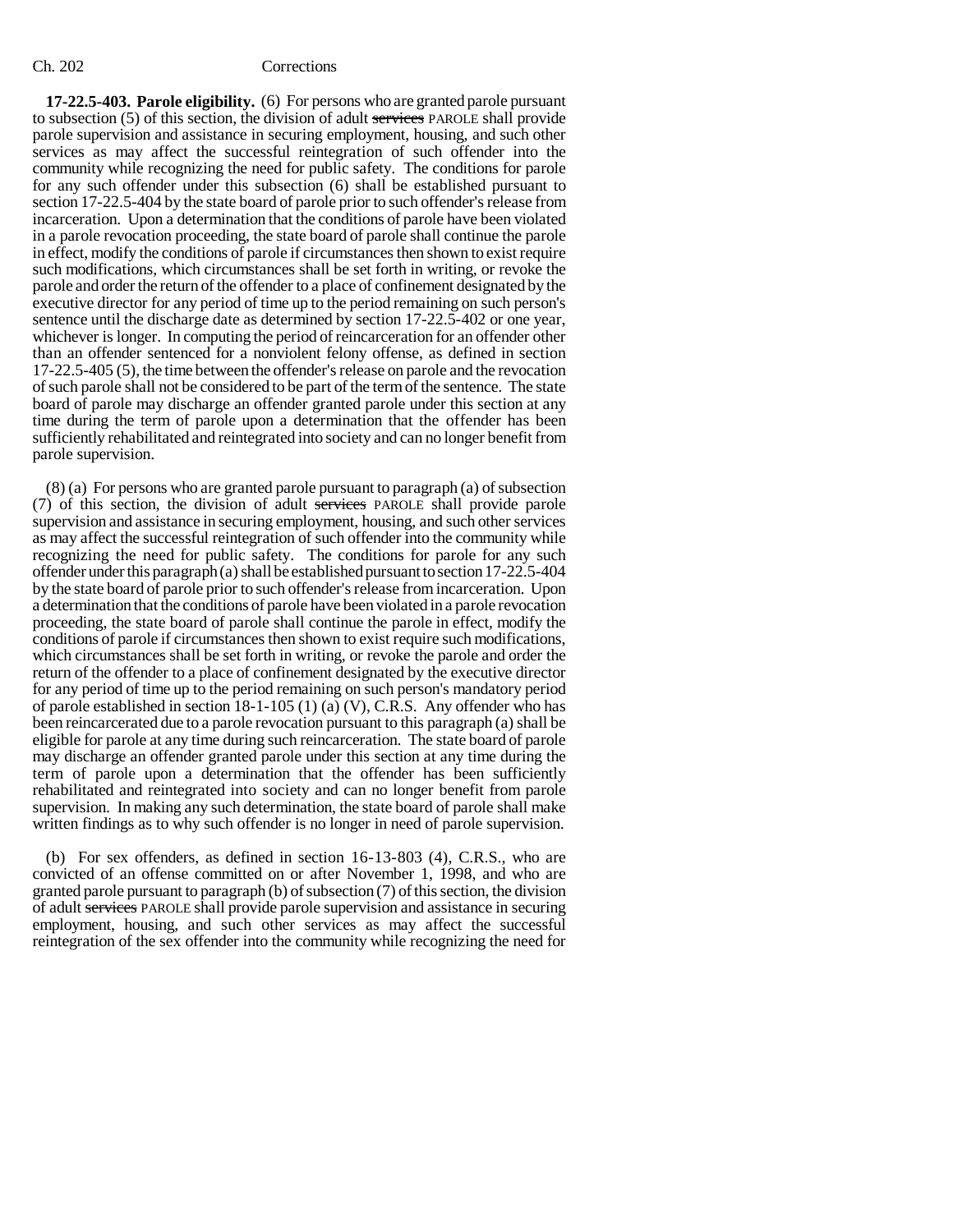public safety. The conditions for parole for any sex offender shall be established pursuant to section 16-13-806, C.R.S., and section 17-22.5-404 by the state board of parole prior to the sex offender's release from incarceration. Upon a determination in a parole revocation proceeding that the sex offender has violated the conditions of parole, the state board of parole shall continue the parole in effect, modify the conditions of parole if circumstances then shown to exist require such modifications, which circumstances shall be set forth in writing, or revoke the parole and order the return of the sex offender to a place of confinement designated by the executive director for any period of time up to the remainder of the sex offender's natural life. The revocation hearing shall be held and the state board of parole shall make its determination as provided in section 16-13-810, C.R.S. Following reincarceration, the sex offender's eligibility for parole shall be determined pursuant to section 16-13-806, C.R.S. The state board of parole may discharge a sex offender from parole as provided in section 16-13-806 (3), C.R.S.

(9) (c) For any offender released to a twelve-month period of supervision pursuant to this subsection (9), the division of adult services PAROLE shall provide supervision and assistance in securing employment, housing, and such other services as may affect the offender's successful reintegration into the community while recognizing the need for public safety. The state board of parole, pursuant to section 17-22.5-404, shall establish the conditions for the offender's twelve-month supervision prior to the offender's release from incarceration. Upon a determination in a revocation proceeding that the conditions of supervision have been violated, the state board of parole shall continue the supervision in effect, modify the conditions of supervision if circumstances then shown to exist require such modifications, which circumstances shall be set forth in writing, or revoke the supervision and impose intermediate sanctions as provided in paragraph (f) of this subsection (9) or order the return of the offender to a place of confinement designated by the executive director for any period of time up to twelve months. Any offender who has been reincarcerated due to a supervision revocation pursuant to this paragraph (c) shall be eligible for subsequent release for a twelve-month period of supervision at any time during such reincarceration.

**SECTION 64.** 17-24-103 (4), Colorado Revised Statutes, is amended to read:

**17-24-103. Definitions.** As used in this article, unless the context otherwise requires:

(4) "Programs" means the correctional industries programs provided and administered by the division but does not include educational services or other productive activities administered by the division of adult services PAROLE.

**SECTION 65.** 17-24-109 (4), Colorado Revised Statutes, is amended to read:

**17-24-109. Required programs.** (4) A portion of the real property at each correctional institution shall be designated by the executive director as an industry area, and all facilities and buildings within this area shall be assigned to the division in cooperation with the division of adult services PAROLE. The responsibility for the maintenance and upkeep of these facilities, buildings, and grounds shall be vested in the division.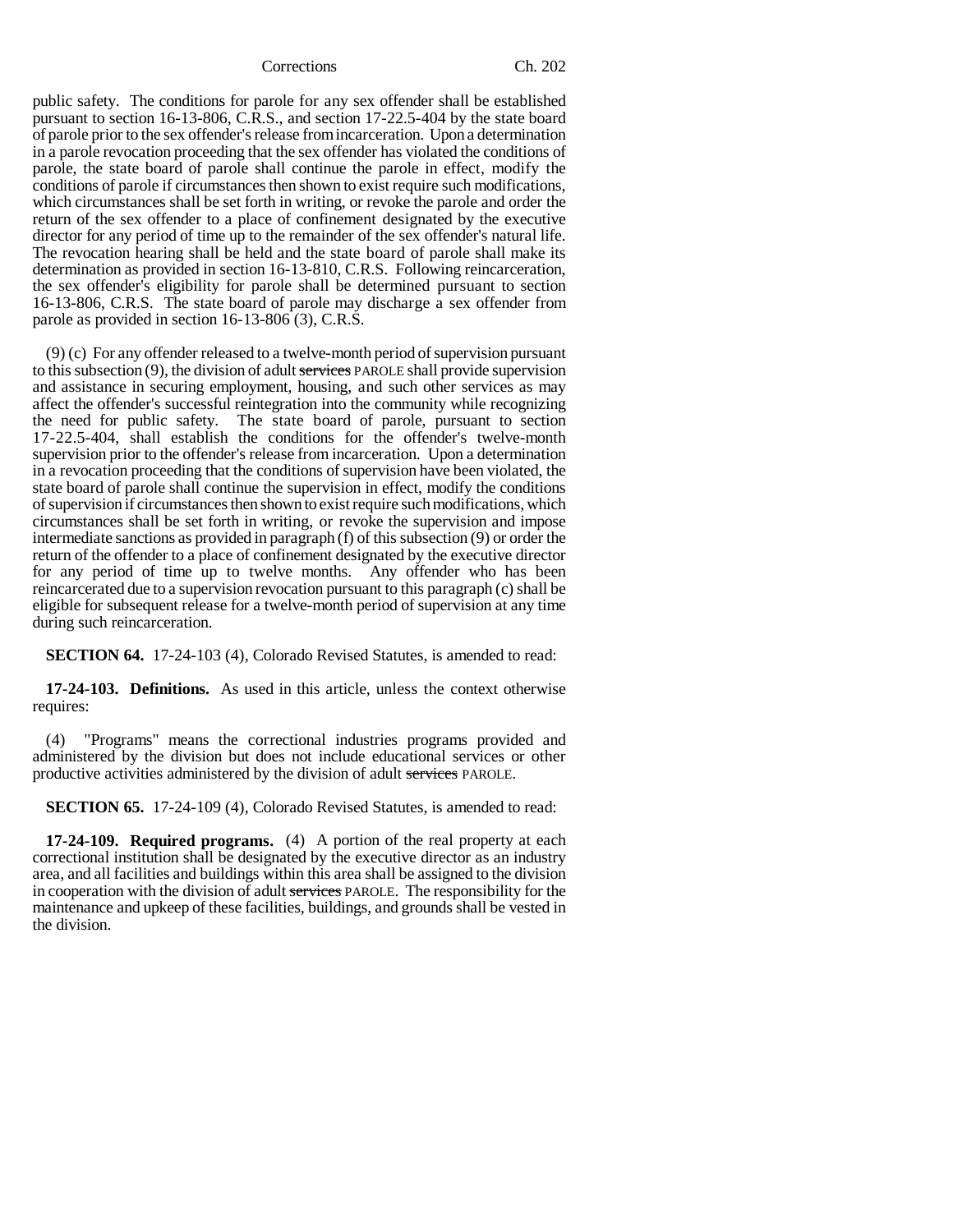**SECTION 66.** 17-24-110 (2) and (4), Colorado Revised Statutes, are amended to read:

**17-24-110. Financial payment incentives.** (2) The division shall be provided, from the diagnostic services unit of the division of adult services PAROLE, personnel testing services that perform a vocational assessment of work experience and training needs; from the superintendent of each correctional institution, offender labor services; and from the superintendent of each such institution, security services at the work site, in addition to perimeter and scheduled security, when the division and the superintendent determine such additional services are reasonably necessary to ensure the safety of the public, the staff, and the offenders.

(4) The director and the director of the division of adult services PAROLE are authorized to negotiate resource allocations for the exchange of services set forth in this section, subject to the annual review by the joint budget committee and the governor and appropriation by the general assembly. Payment rates shall be negotiated and set before the exchange of any of the services.

**SECTION 67.** 17-24-114 (2) and (3), Colorado Revised Statutes, are amended to read:

**17-24-114. Provisions for offenders.** (2) The director shall establish the rate of compensation for the offenders working. The director and the director of the division of adult services shall have the authority to make rules and regulations regarding the method and time of compensation payments. A portion of such compensation shall be paid to the division of adult services PAROLE to defray the cost of operations for adult services PAROLE, and a portion of such compensation shall be paid to each offender in relation to the number of hours worked, type of work assignment, and quality of work performed. Payment rates shall be established on an annual basis after review by the joint budget committee and by appropriation of the general assembly. No offender shall be compensated if he is placed in administrative or punitive segregation or if he is able-bodied but refuses to participate in an available work program or other productive activity. The department will provide hygienic items to all inmates in administrative or punitive segregation.

(3) The division of adult services PAROLE is empowered to grant earned time allowances consistent with part 4 of article 22.5 of this title in relation to an offender's work performance and evaluation, as recommended by the director.

**SECTION 68.** 17-24-119 (1), (2) (b), and (2) (d), Colorado Revised Statutes, are amended to read:

**17-24-119. Training and employment by organizations - account for proceeds and wages.** (1) The division, after consultation with the respective superintendents of the correctional facilities and with the director of the division of adult services PAROLE, is authorized to contract with any corporation, association, labor organization, or private nonprofit organization or with any federal or state agency for the purpose of training or employing offenders who have been committed to the department of corrections or who have been assigned to a community correctional program.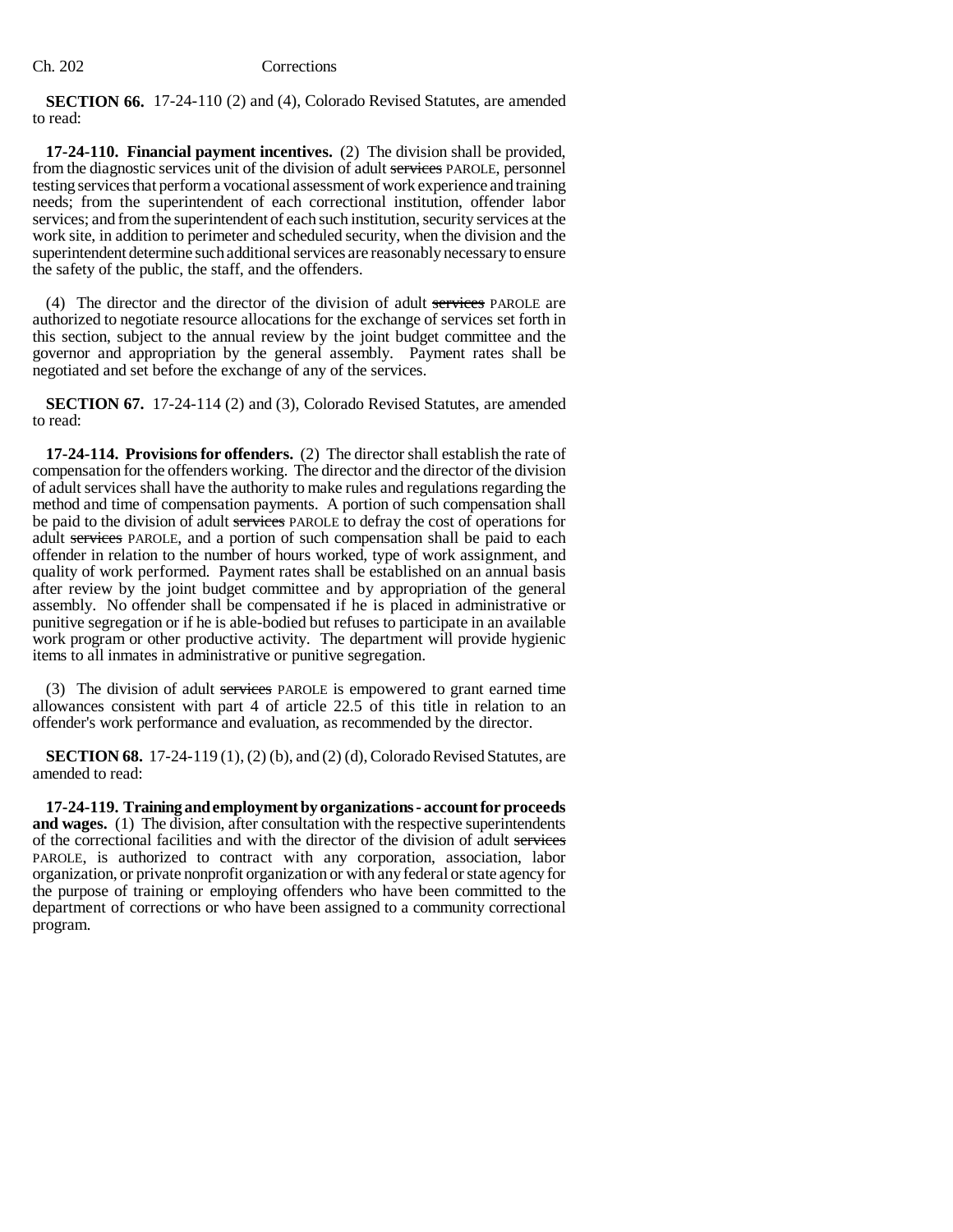(2) Proceeds and wages due an offender from the sale of products produced by the offender under a program authorized by subsection (1) of this section shall be held in an account maintained by the division and distributed periodically for:

(b) Payment of such amounts for the support of the offender's dependents as is deemed appropriate by the division after consultation with the respective superintendents of the correctional facilities and with the director of the division of adult services PAROLE;

(d) Voluntary payment of such amounts to the victims assistance and law enforcement fund established in section 24-33.5-506, C.R.S., as is deemed appropriate by the division after consultation with the respective superintendents of the correctional facilities and with the director of the division of adult services PAROLE.

**SECTION 69.** 17-31-102 (2), Colorado Revised Statutes, is amended to read:

**17-31-102. Definitions.** As used in this article, unless the context otherwise requires:

(2) "Division" means the division or department directing or administering any public or private correctional institution or detention facility in which offenders are housed or treated, any probation program within each judicial district, or any juvenile or adult parole program, including but not limited to, the judicial department, the department of public safety and the division of criminal justice therein, the department of corrections and the division of adult services PAROLE therein, and the department of human services and the division of juvenile parole therein.

**SECTION 70.** 17-31-103 (1) (c), Colorado Revised Statutes, is amended to read:

**17-31-103. Volunteers - rehabilitation and transition - programs.** (1) Each division shall facilitate, where practicable, the use of volunteers to assist and participate in the development and implementation of programs for the rehabilitation and transition of and growth of support groups and systems for adult and juvenile offenders in the following institutions and programs:

(c) The adult parole program of the division of adult services PAROLE within the department of corrections;

**SECTION 71.** 17-31-104 (1), Colorado Revised Statutes, is amended to read:

**17-31-104. Right to visit offenders.** (1) A volunteer who has completed minimum training from an approved volunteer organization may visit any offender or offenders to whom such volunteer has been assigned at any institution and in any program utilizing volunteers as set forth in section 17-31-103, subject to reasonable times and for purposes within such guidelines as may be prescribed by the division of adult services PAROLE within the department of corrections, if such volunteer presents no security risk to such institution or program and has received basic training in volunteer services. Nothing in this section shall restrict the right of a superintendent of any facility or program from denying access to a facility or program to a volunteer seeking to visit any offender or offenders.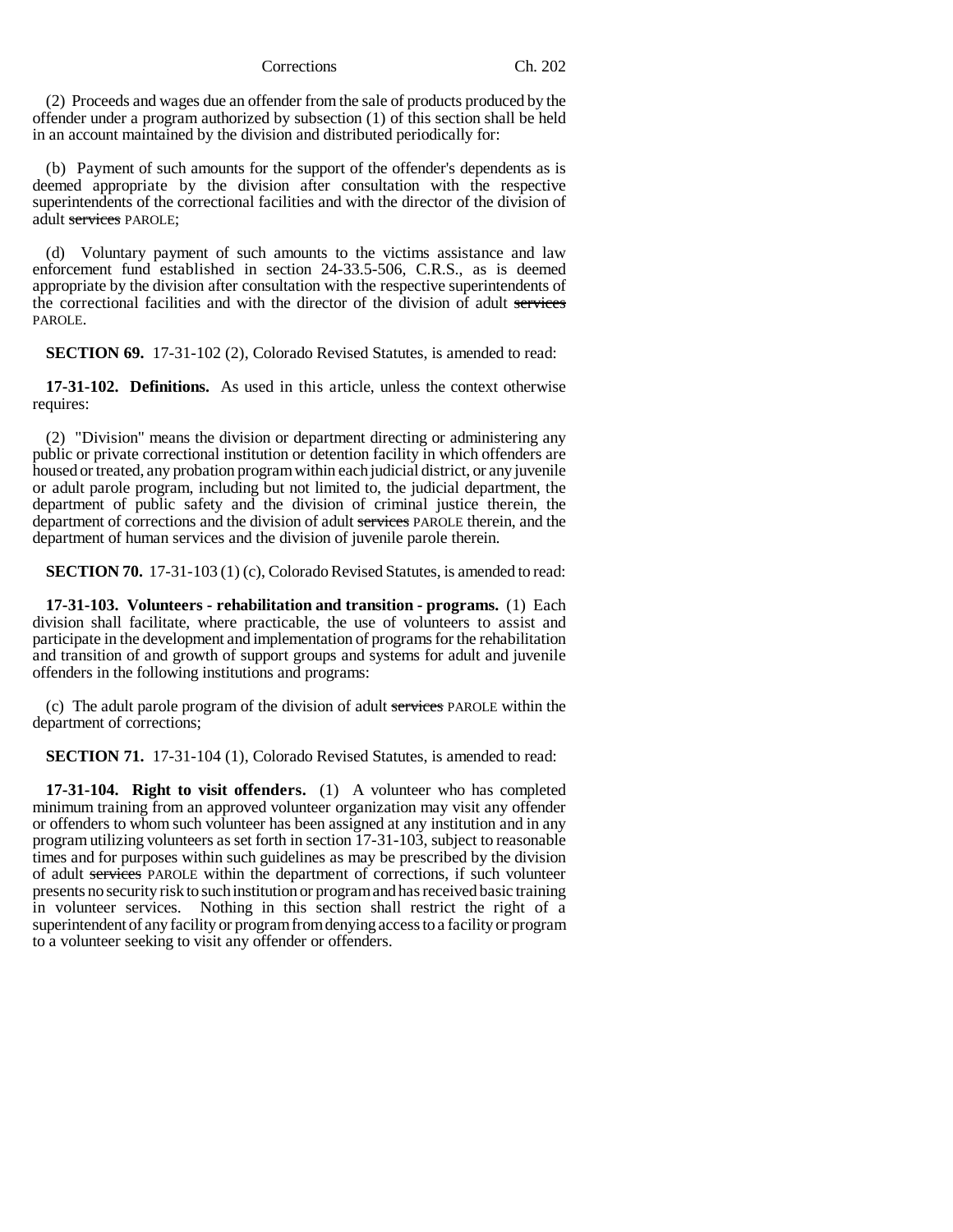**SECTION 72.** 17-32-105 (3) (a) and (3) (b) (II), Colorado Revised Statutes, are amended to read:

**17-32-105. Development of correctional education program - goals and objectives.** (3) (a) Except as otherwise provided in paragraph (b) of this subsection (3), any person in a correctional facility who lacks basic and functional literacy skills, as determined through the use of a literacy test approved by the state board of education, shall be required to complete sequential course work sufficient to allow the inmate to pass a competency test or the test of general education development or both. If a composite test score of functional literacy is not attained, the division PROGRAM may require the inmate to continue to receive adult basic education instruction.

(b) A person in a correctional facility who lacks basic and functional literacy skills shall be required to attend adult basic education instruction unless such person:

(II) Is specifically exempted by the division PROGRAM from participation for security or health reasons;

**SECTION 73.** 24-1-128.5 (2) (a) and (2) (c), Colorado Revised Statutes, are amended to read:

**24-1-128.5. Department of corrections - creation.** (2) The department of corrections shall consist of the following divisions:

(a) The division of adult services PAROLE, the head of which shall be the director of the division of adult services PAROLE. The division of adult services PAROLE shall exercise its powers and perform its duties and functions under the department of corrections as if the same were transferred by a **type 2** transfer. The division of adult services PAROLE shall supervise and control each correctional facility, as defined in section 17-1-102, C.R.S., including but not limited to the state penitentiary at Canon City, the Colorado state reformatory at Buena Vista, and the women's correctional institution at Canon City, which are transferred by a **type 2** transfer to the department of corrections and allocated to the division of adult services PAROLE. The powers, duties, and functions of the department of institutions relating to honor camps, work release programs, and other adult correctional programs are transferred by a **type 2** transfer to the department of corrections and allocated to the division of adult services PAROLE. The powers, duties, and functions of the division of parole in the department of institutions are transferred by a **type 3** transfer to the department of corrections and allocated to the division of adult services PAROLE, and the division of parole is abolished.

(c) The division of correctional education, the head of which shall be the correctional education program director. Pending appointment of the correctional education program director, the executive director shall serve in this capacity. The division shall exercise its powers and perform its duties and functions under the department of corrections as if the same were transferred by a **type 2** transfer. The division shall develop and implement the correctional education program authorized by article 32 of title 17, C.R.S.

**SECTION 74.** 24-34-102 (14) (a), Colorado Revised Statutes, is amended to